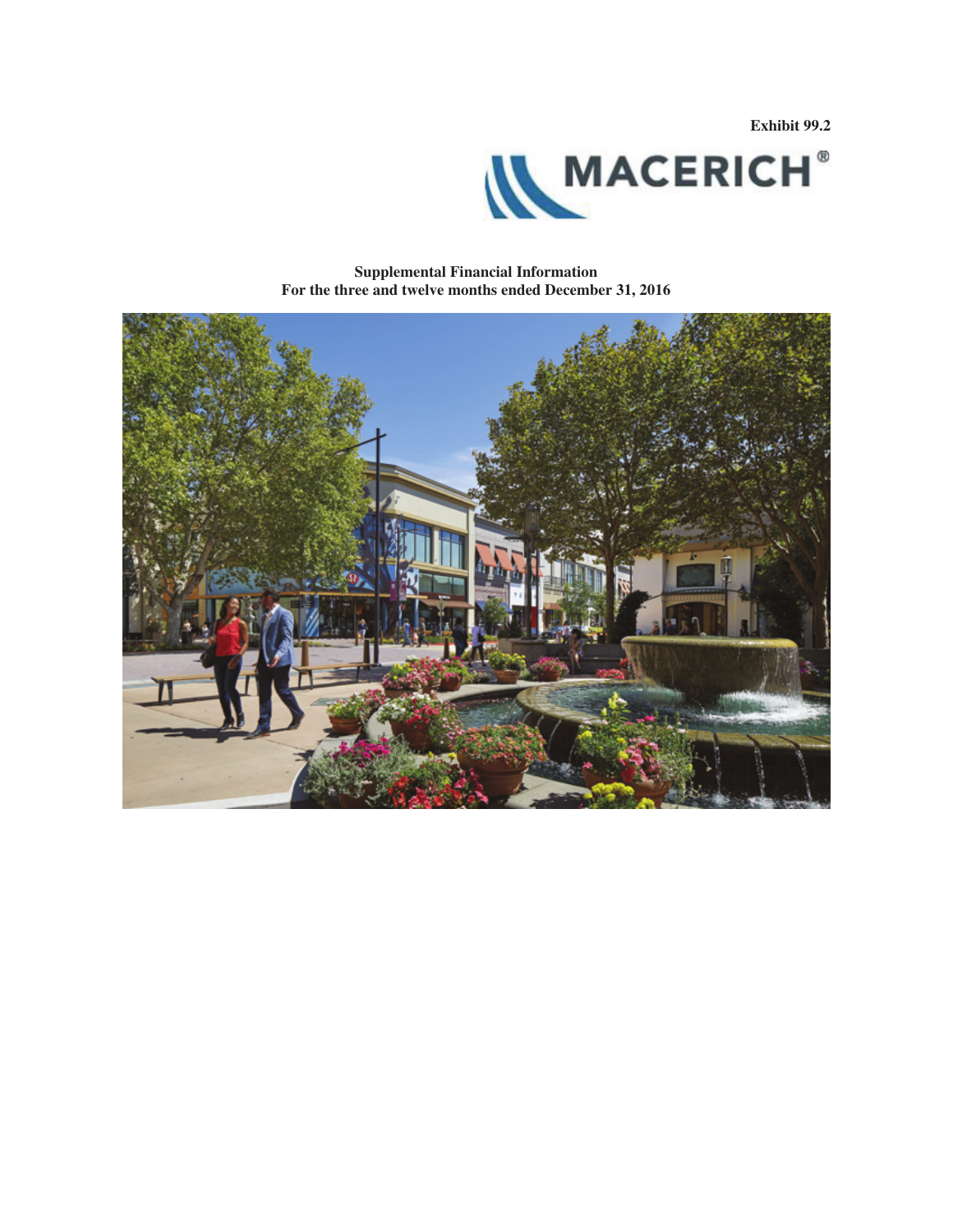### **The Macerich Company Supplemental Financial and Operating Information Table of Contents**

All information included in this supplemental financial package is unaudited, unless otherwise indicated.

|                                                     | Page No.  |
|-----------------------------------------------------|-----------|
| <b>Corporate Overview</b>                           | $1-4$     |
| Overview                                            | $1 - 2$   |
| Capital Information and Market Capitalization       | 3         |
| Changes in Total Common and Equivalent Shares/Units | 4         |
| <b>Financial Data</b>                               | $5 - 11$  |
| Consolidated Statements of Operations (Unaudited)   | 5         |
| <b>Consolidated Balance Sheet (Unaudited)</b>       | 6         |
| Non-GAAP Pro Rata Financial Information (Unaudited) | $7 - 8$   |
| 2017 Guidance Range                                 | 9         |
| Supplemental FFO Information                        | 10        |
| <b>Capital Expenditures</b>                         | 11        |
| <b>Operational Data</b>                             | $12 - 26$ |
| Sales Per Square Foot                               | 12        |
| Sales Per Square Foot by Property Ranking           | $13 - 16$ |
| Occupancy                                           | 17        |
| Average Base Rent Per Square Foot                   | 18        |
| <b>Cost of Occupancy</b>                            | 19        |
| Percentage of Net Operating Income by State         | 20        |
| <b>Property Listing</b>                             | $21 - 24$ |
| Joint Venture List                                  | $25 - 26$ |
| <b>Debt Tables</b>                                  | 27-29     |
| Debt Summary                                        | 27        |
| <b>Outstanding Debt by Maturity Date</b>            | 28-29     |
| <b>Development Pipeline</b>                         | 30        |
| <b>Top Ten Tenants</b>                              | 31        |
| <b>Corporate Information</b>                        | 32        |

This Supplemental Financial Information should be read in connection with the Company's fourth quarter 2016 earnings announcement (included as Exhibit 99.1 of the Company's Current Report on 8-K, event date February 6, 2017) as certain disclosures, definitions and reconciliations in such announcement have not been included in this Supplemental Financial Information.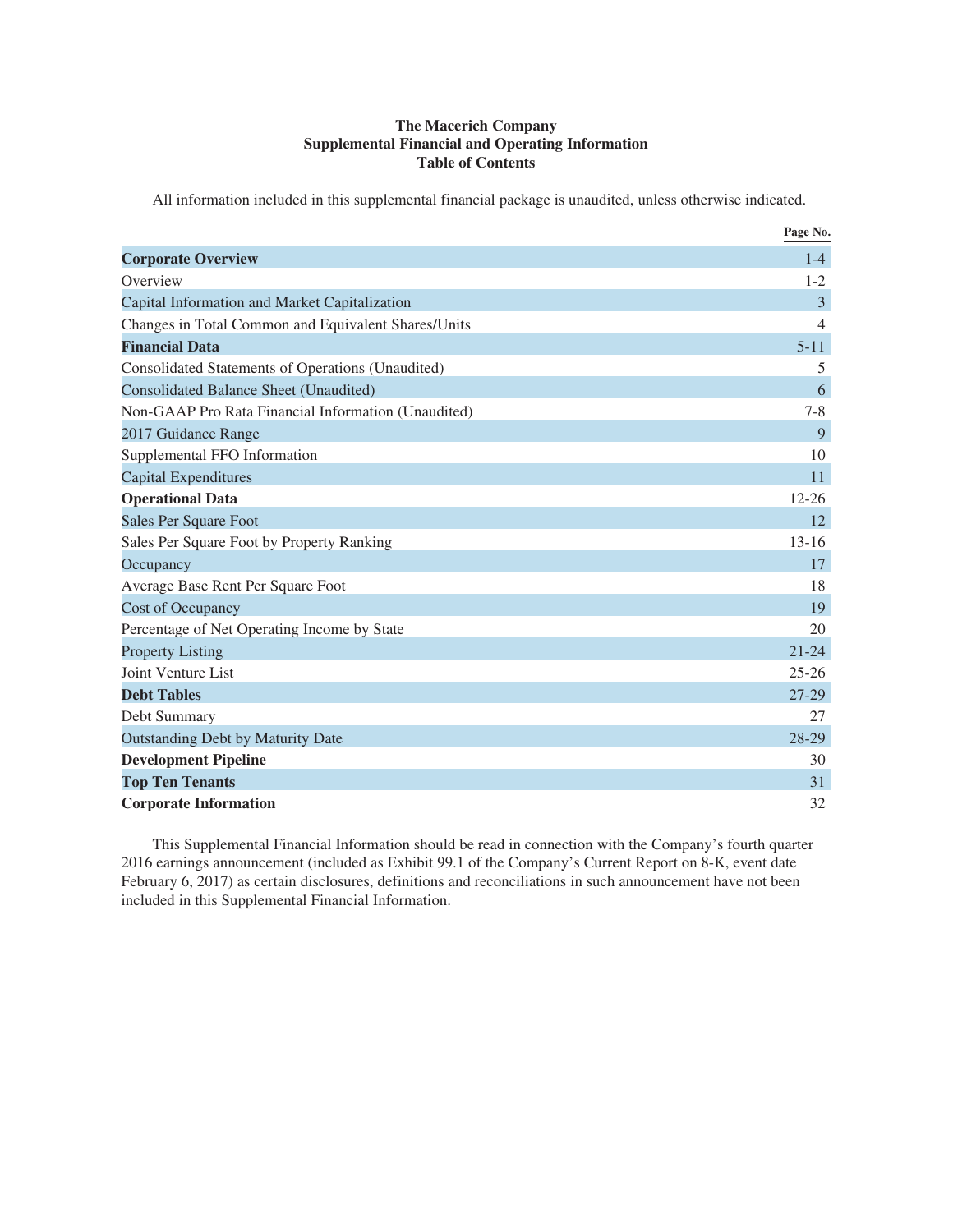### **The Macerich Company Supplemental Financial and Operating Information Overview**

The Macerich Company (the "Company") is involved in the acquisition, ownership, development, redevelopment, management and leasing of regional and community/power shopping centers located throughout the United States. The Company is the sole general partner of, and owns a majority of the ownership interests in, The Macerich Partnership, L.P., a Delaware limited partnership (the "Operating Partnership").

As of December 31, 2016, the Operating Partnership owned or had an ownership interest in 50 regional shopping centers and seven community/power shopping centers aggregating approximately 56 million square feet of gross leasable area ("GLA"). These 57 centers (which include any related office space) are referred to hereinafter as the "Centers", unless the context requires otherwise.

As of December 31, 2016, the Company was under contract to sell Cascade Mall and Northgate Mall and subsequently sold these two centers on January 18, 2017. Consequently, Cascade Mall and Northgate Mall have been excluded from all Non-GAAP operating data in 2016, including Sales per square foot, Occupancy, Average Base Rent per square foot and Cost of Occupancy as well as the Property Listing.

The Company is a self-administered and self-managed real estate investment trust ("REIT") and conducts all of its operations through the Operating Partnership and the Company's management companies (collectively, the "Management Companies").

All references to the Company in this Exhibit include the Company, those entities owned or controlled by the Company and predecessors of the Company, unless the context indicates otherwise.

The Company presents certain measures in this Exhibit on a pro rata basis which represents (i) the measure on a consolidated basis, minus the Company's partners' share of the measure from its consolidated joint ventures (calculated based upon the partners' percentage ownership interest); plus (ii) the Company's share of the measure from its unconsolidated joint ventures (calculated based upon the Company's percentage ownership interest). Management believes that these measures provide useful information to investors regarding its financial condition and/or results of operations because they include the Company's share of the applicable amount from unconsolidated joint ventures and exclude the Company's partners' share from consolidated joint ventures, in each case presented on the same basis. The Company has several significant joint ventures and the Company believes that presenting various measures in this manner can help investors better understand the Company's financial condition and/or results of operations after taking into account its economic interest in these joint ventures. Management also uses these measures to evaluate regional property level performance and to make decisions about resource allocations. The Company's economic interest (as distinct from its legal ownership interest) in certain of its joint ventures could fluctuate from time to time and may not wholly align with its legal ownership interests because of provisions in certain joint venture agreements regarding distributions of cash flow based on capital account balances, allocations of profits and losses, payments of preferred returns and control over major decisions. Additionally, the Company does not control its unconsolidated joint ventures and the presentation of certain items, such as assets, liabilities, revenues and expenses, from these unconsolidated joint ventures does not represent the Company's legal claim to such items.

This document contains information constituting forward-looking statements and includes expectations regarding the Company's future operational results as well as development, redevelopment and expansion activities. Stockholders are cautioned that any such forward-looking statements are not guarantees of future performance and involve risks, uncertainties and other factors that may cause actual results, performance or achievements of the Company to vary materially from those anticipated, expected or projected. Such factors include, among others, general industry, economic and business conditions, which will, among other things, affect demand for retail space or retail goods, availability and creditworthiness of current and prospective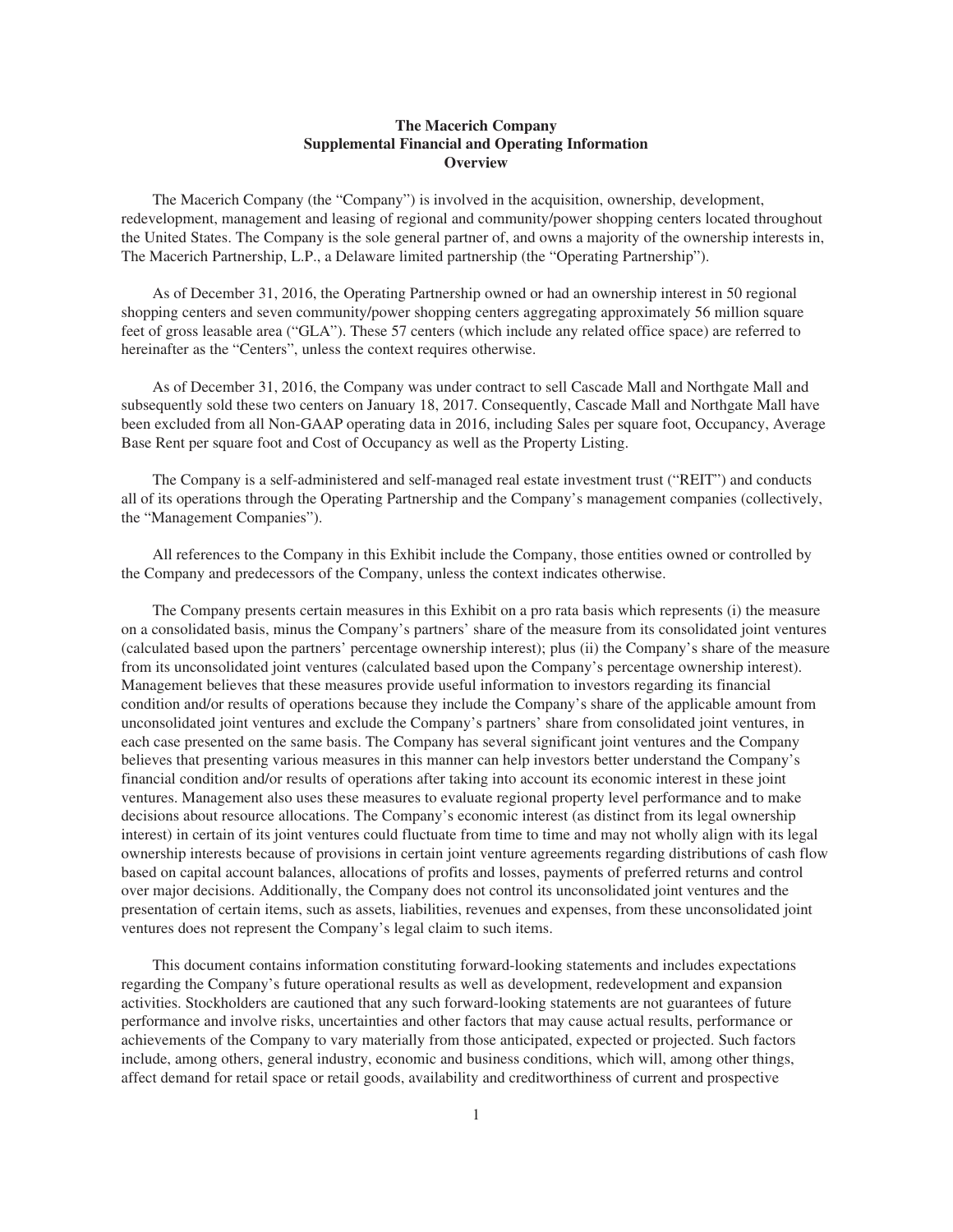tenants, anchor or tenant bankruptcies, closures, mergers or consolidations, lease rates, terms and payments, interest rate fluctuations, availability, terms and cost of financing, operating expenses, and competition; adverse changes in the real estate markets, including the liquidity of real estate investments; and risks of real estate development, redevelopment, and expansion, including availability, terms and cost of financing, construction delays, environmental and safety requirements, budget overruns, sunk costs and lease-up; the inability to obtain, or delays in obtaining, all necessary zoning, land-use, building, and occupancy and other required governmental permits and authorizations; and governmental actions and initiatives (including legislative and regulatory changes) as well as terrorist activities or other acts of violence which could adversely affect all of the above factors. Furthermore, occupancy rates and rents at a newly completed property may not be sufficient to make the property profitable. The reader is directed to the Company's various filings with the Securities and Exchange Commission, including the Annual Report on Form 10-K for the year ended December 31, 2015, for a discussion of such risks and uncertainties, which discussion is incorporated herein by reference. The Company does not intend, and undertakes no obligation, to update any forward-looking information to reflect events or circumstances after the date of this document or to reflect the occurrence of unanticipated events unless required by law to do so.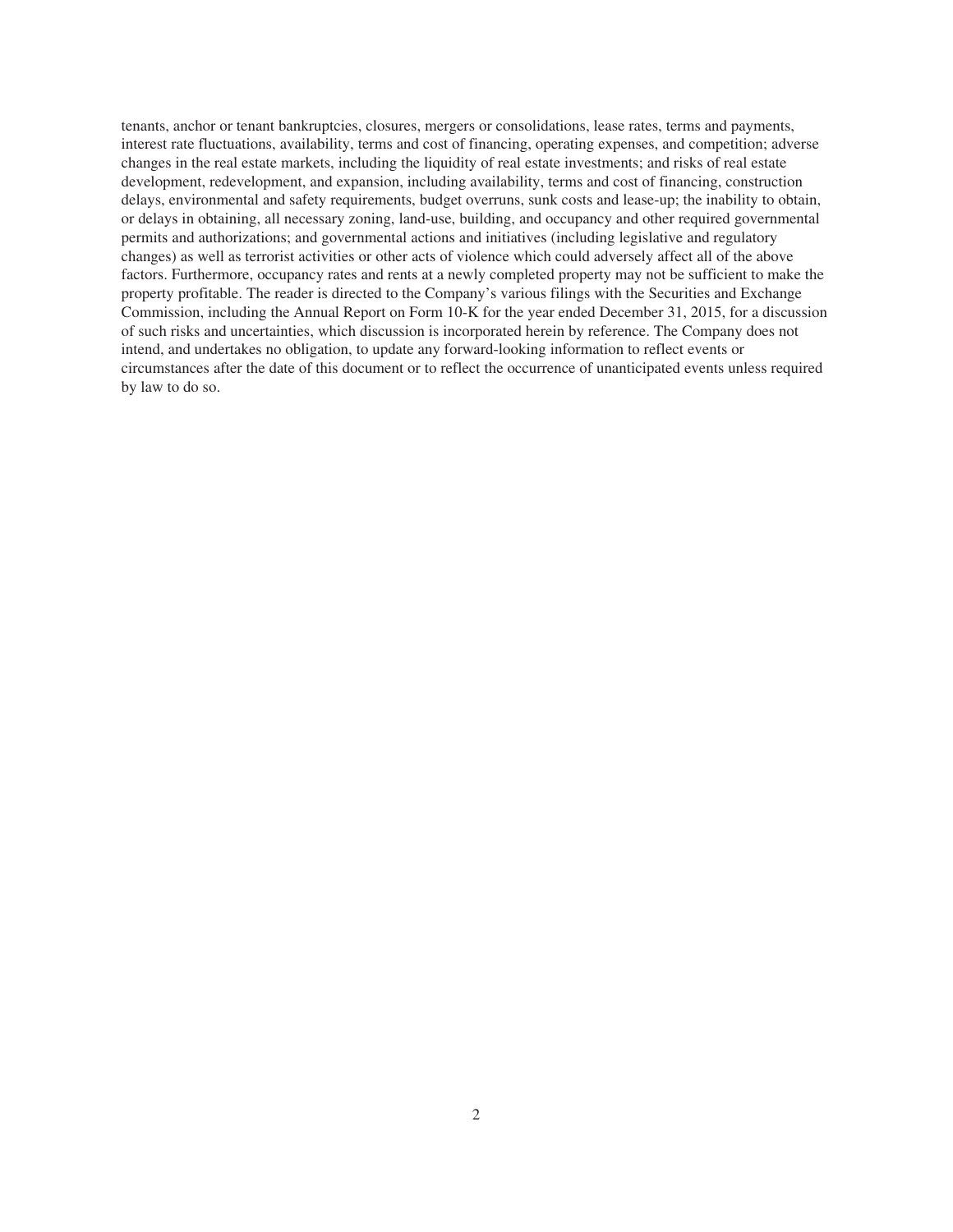### **The Macerich Company Supplemental Financial and Operating Information (unaudited) Capital Information and Market Capitalization**

|                                                            | <b>Period Ended</b> |              |               |                                             |               |              |  |
|------------------------------------------------------------|---------------------|--------------|---------------|---------------------------------------------|---------------|--------------|--|
|                                                            | 12/31/2016          |              | 12/31/2015    |                                             | 12/31/2014    |              |  |
|                                                            |                     |              |               | dollars in thousands, except per share data |               |              |  |
| Closing common stock price per share                       | \$                  | 70.84        | <sup>\$</sup> | 80.69                                       | - \$          | 83.41        |  |
| 52 week high                                               | \$                  | 94.51        | \$            | 95.93                                       | \$            | 85.55        |  |
| 52 week low                                                | \$                  | 66.00        | <sup>\$</sup> | 71.98                                       | $\mathcal{S}$ | 55.21        |  |
| Shares outstanding at end of period                        |                     |              |               |                                             |               |              |  |
| Class A non-participating convertible preferred units      |                     | 90,619       |               | 138,759                                     |               | 145,839      |  |
| Common shares and partnership units                        |                     | 154,567,331  |               | 165,260,655                                 |               | 168,721,053  |  |
| Total common and equivalent shares/units outstanding       |                     | 154,657,950  |               | 165,399,414                                 |               | 168,866,892  |  |
| Portfolio capitalization data                              |                     |              |               |                                             |               |              |  |
| Total portfolio debt, including joint ventures at pro rata |                     | 7,548,481    | <sup>\$</sup> | 7,010,306                                   | <sup>\$</sup> | 7,050,437    |  |
| Equity market capitalization                               |                     | 10,955,969   |               | 13,346,079                                  |               | 14,085,187   |  |
| Total market capitalization                                |                     | \$18,504,450 |               | \$20,356,385                                |               | \$21,135,624 |  |
| Leverage ratio(a)                                          |                     | 40.8%        |               | 34.4%                                       |               | 33.4%        |  |

(a) Debt as a percentage of total market capitalization.



### **Portfolio Capitalization at December 31, 2016**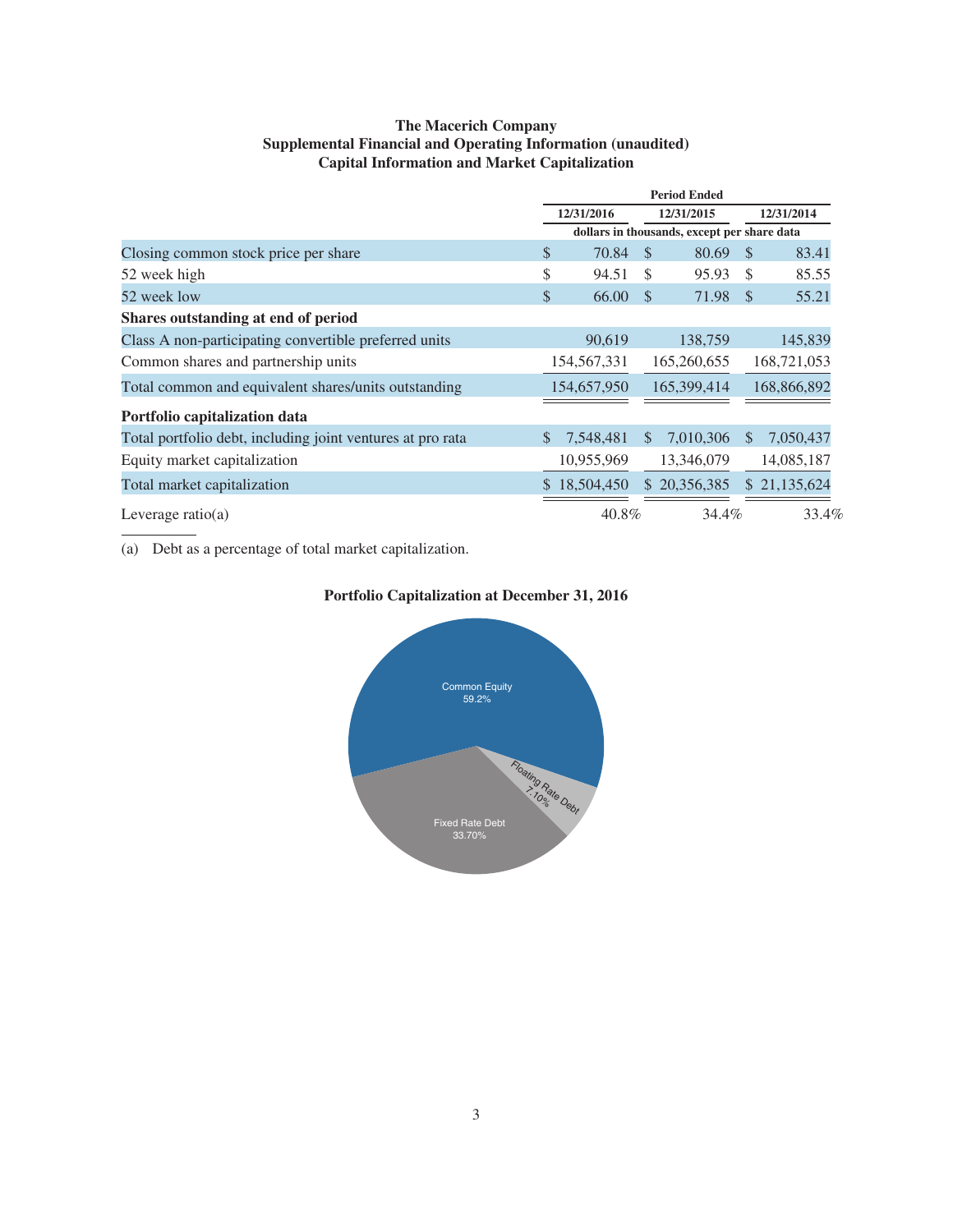### **The Macerich Company Supplemental Financial and Operating Information (unaudited) Changes in Total Common and Equivalent Shares/Units**

|                                                                                                          | Partnership<br><b>Units</b> | Company<br>Common<br><b>Shares</b> | <b>Class A</b><br><b>Non-Participating</b><br>Convertible<br><b>Preferred Units</b> | <b>Total</b><br>Common<br>and<br>Equivalent<br>Shares/<br><b>Units</b> |
|----------------------------------------------------------------------------------------------------------|-----------------------------|------------------------------------|-------------------------------------------------------------------------------------|------------------------------------------------------------------------|
| Balance as of December 31, 2015                                                                          | 10,855,669                  | 154,404,986                        | 138,759                                                                             | 165,399,414                                                            |
| Conversion of partnership units to cash                                                                  | (377)                       |                                    |                                                                                     | (377)                                                                  |
| Conversion of partnership units to common shares                                                         | (157, 529)                  | 157,529                            |                                                                                     |                                                                        |
| Issuance of stock/partnership units from restricted<br>stock issuance or other share or unit-based plans | 154,686                     | 86,202                             |                                                                                     | 240,888                                                                |
| Repurchase of common shares under the<br><b>Accelerated Stock Purchase Plan</b>                          |                             | (5, 192, 802)                      |                                                                                     | (5, 192, 802)                                                          |
| Balance as of March 31, 2016                                                                             | 10,852,449                  | 149,455,915                        | 138,759                                                                             | 160,447,123                                                            |
| Conversion of partnership units to common shares                                                         | (20,614)                    | 20,614                             |                                                                                     |                                                                        |
| Issuance of stock/partnership units from restricted<br>stock issuance or other share or unit-based plans |                             | 27,601                             |                                                                                     | 27,601                                                                 |
| Repurchase of common shares under the<br><b>Accelerated Stock Purchase Plan</b>                          |                             | (4,826,047)                        |                                                                                     | (4,826,047)                                                            |
| Balance as of June 30, 2016                                                                              | 10,831,835                  | 144,678,083                        | 138.759                                                                             | 155,648,677                                                            |
| Conversion of partnership units to common shares                                                         | (243,963)                   | 243,963                            |                                                                                     |                                                                        |
| Issuance of stock/partnership units from restricted<br>stock issuance or other share or unit-based plans |                             | 35,753                             |                                                                                     | 35,753                                                                 |
| Repurchase of common shares under the<br><b>Accelerated Stock Purchase Plan</b>                          |                             | (1,104,162)                        |                                                                                     | (1,104,162)                                                            |
| Balance as of September 30, 2016                                                                         | 10,587,872                  | 143,853,637                        | 138,759                                                                             | 154,580,268                                                            |
| Conversion of partnership units to common shares<br>Issuance of stock/partnership units from restricted  | (65,000)                    | 113,140                            | (48, 140)                                                                           |                                                                        |
| stock issuance or other share or unit-based plans                                                        | 59,423                      | 18,259                             |                                                                                     | 77,682                                                                 |
| Balance as of December 31, 2016                                                                          | 10,582,295                  | 143,985,036                        | 90,619                                                                              | 154,657,950                                                            |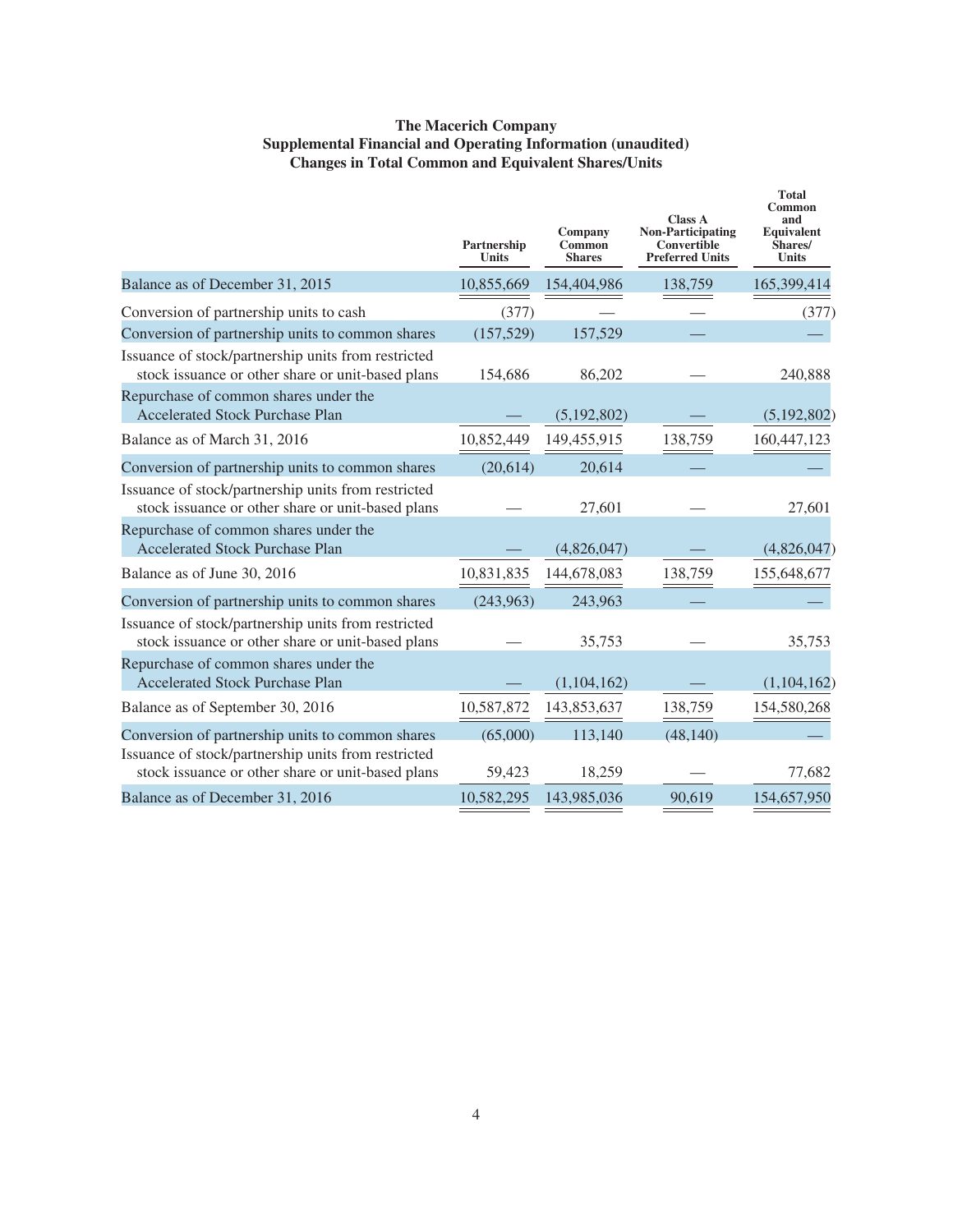### **The Macerich Company Consolidated Statements of Operations (Unaudited) (Dollars in thousands)**

|                                                          | For the Three<br><b>Months Ended</b><br>December 31,<br>2016 | For the Twelve<br><b>Months Ended</b><br>December 31,<br>2016 |
|----------------------------------------------------------|--------------------------------------------------------------|---------------------------------------------------------------|
| Revenues:                                                |                                                              |                                                               |
| Minimum rents                                            | \$158,781                                                    | 616,295<br>\$.                                                |
| Percentage rents                                         | 11,623                                                       | 20,902                                                        |
| Tenant recoveries                                        | 74,714                                                       | 305,282                                                       |
| Other income                                             | 16,343                                                       | 59,328                                                        |
| Management Companies' revenues                           | 10,539                                                       | 39,464                                                        |
| Total revenues                                           | 272,000                                                      | 1,041,271                                                     |
| Expenses:                                                |                                                              |                                                               |
| Shopping center and operating expenses                   | 78,079                                                       | 307,623                                                       |
| Management Companies' operating expenses                 | 22,839                                                       | 98,323                                                        |
| REIT general and administrative expenses                 | 4,977                                                        | 28,217                                                        |
| Depreciation and amortization                            | 89,391                                                       | 348,488                                                       |
| Interest expense                                         | 42,721                                                       | 163,675                                                       |
| Gain on extinguishment of debt, net                      |                                                              | (1,709)                                                       |
| Total expenses                                           | 238,007                                                      | 944,617                                                       |
| Equity in income of unconsolidated joint ventures        | 19,404                                                       | 56,941                                                        |
| Co-venture expense                                       | (3,875)                                                      | (13, 382)                                                     |
| Income tax benefit (expense)                             | 2,014                                                        | (722)                                                         |
| (Loss) gain on sale or write down of assets, net         | (10,702)                                                     | 415,348                                                       |
| Net income                                               | 40,834                                                       | 554,839                                                       |
| Less net income attributable to noncontrolling interests | 3,706                                                        | 37,844                                                        |
| Net income attributable to the Company                   | \$37,128                                                     | 516,995<br>\$                                                 |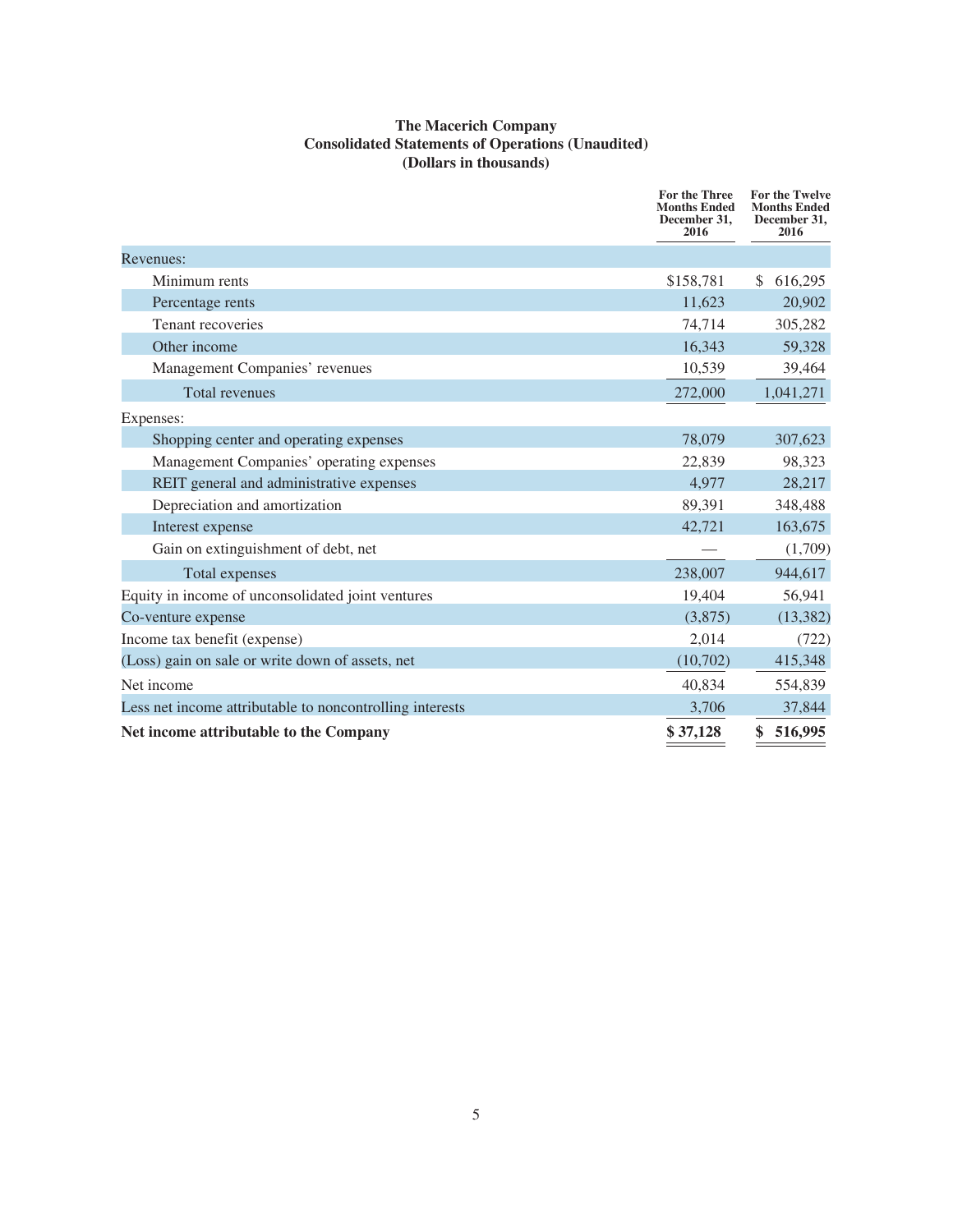### **The Macerich Company Consolidated Balance Sheet (Unaudited) (Dollars in thousands)**

|                                                                         | As of<br><b>December 31, 2016</b> |
|-------------------------------------------------------------------------|-----------------------------------|
| <b>ASSETS:</b>                                                          |                                   |
| Property, $net(1)$                                                      | \$7,357,310                       |
| Cash and cash equivalents                                               | 94,046                            |
| Restricted cash                                                         | 49,951                            |
| Tenant and other receivables, net                                       | 136,998                           |
| Deferred charges and other assets, net                                  | 478,058                           |
| Due from affiliates                                                     | 68,227                            |
| Investments in unconsolidated joint ventures                            | 1,773,558                         |
| <b>Total assets</b>                                                     | \$9,958,148                       |
| <b>LIABILITIES AND EQUITY:</b>                                          |                                   |
| Mortgage notes payable                                                  | \$4,085,418                       |
| Bank and other notes payable                                            | 880,482                           |
| Accounts payable and accrued expenses                                   | 61,316                            |
| Other accrued liabilities                                               | 366,165                           |
| Distributions in excess of investments in unconsolidated joint ventures | 78,626                            |
| Co-venture obligation                                                   | 58,973                            |
| <b>Total liabilities</b>                                                | 5,530,980                         |
| Commitments and contingencies                                           |                                   |
| Equity:                                                                 |                                   |
| Stockholders' equity:                                                   |                                   |
| Common stock                                                            | 1,440                             |
| Additional paid-in capital                                              | 4,593,229                         |
| Accumulated deficit                                                     | (488, 782)                        |
| Total stockholders' equity                                              | 4,105,887                         |
| Noncontrolling interests                                                | 321,281                           |
| Total equity                                                            | 4,427,168                         |
| Total liabilities and equity                                            | \$9,958,148                       |
|                                                                         |                                   |

(1) Includes construction in progress of \$289,966.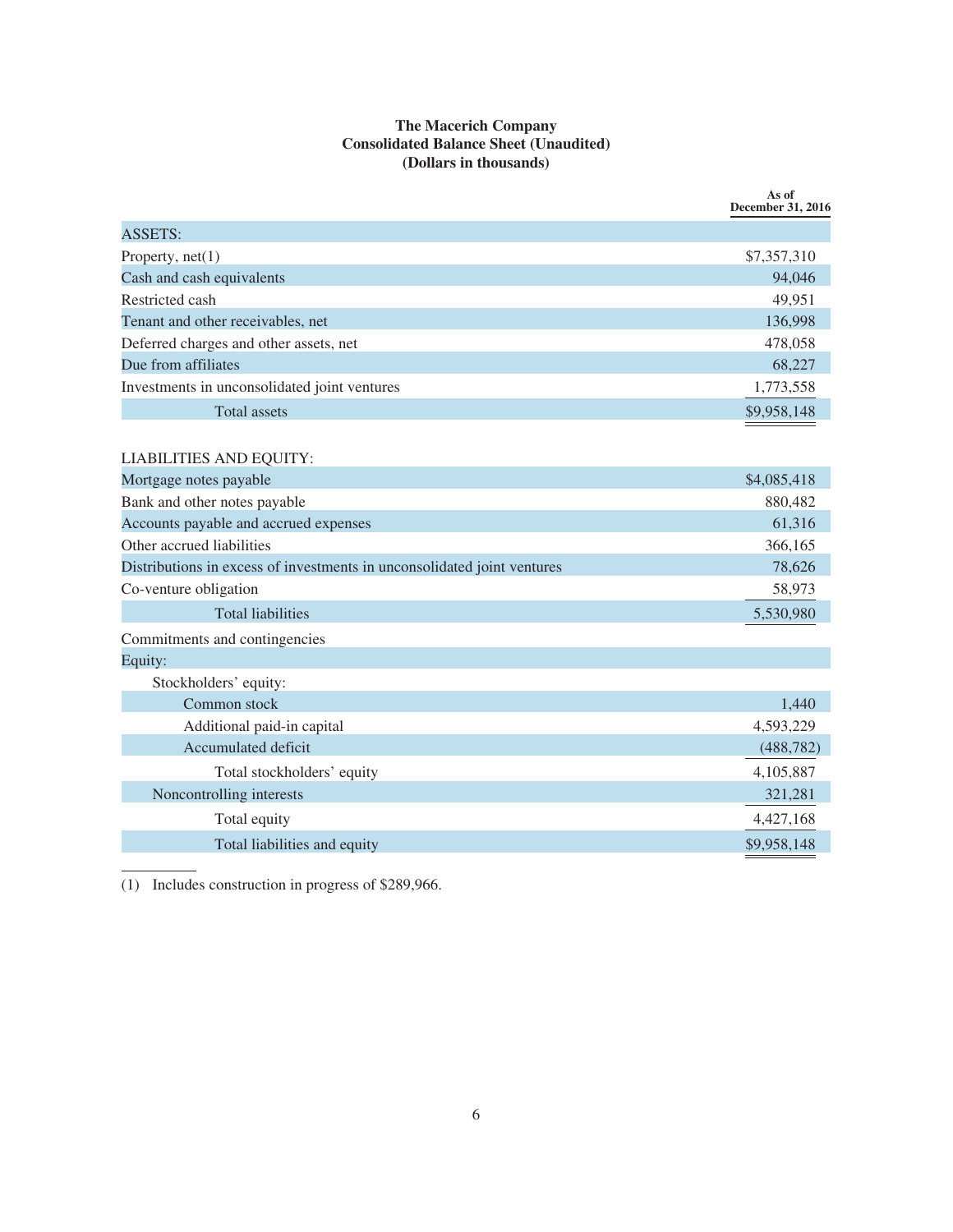### **The Macerich Company Non-GAAP Pro Rata Financial Information (Unaudited) (Dollars in thousands)**

|                                                             |                                                                                      | <b>For the Three Months</b><br><b>Ended December 31, 2016</b>        | <b>For the Twelve Months</b><br><b>Ended December 31, 2016</b>                              |                                                                      |  |  |
|-------------------------------------------------------------|--------------------------------------------------------------------------------------|----------------------------------------------------------------------|---------------------------------------------------------------------------------------------|----------------------------------------------------------------------|--|--|
|                                                             | Noncontrolling<br><b>Interests of</b><br><b>Consolidated</b><br>Joint<br>Ventures(1) | <b>Company's Share</b><br>of Unconsolidated<br><b>Joint Ventures</b> | Noncontrolling<br><b>Interests of</b><br><b>Consolidated</b><br><b>Joint</b><br>Ventures(1) | <b>Company's Share</b><br>of Unconsolidated<br><b>Joint Ventures</b> |  |  |
| Revenues:                                                   |                                                                                      |                                                                      |                                                                                             |                                                                      |  |  |
| Minimum rents                                               | \$ (8,675)                                                                           | \$ 82,055                                                            | \$(33,595)                                                                                  | \$312,159                                                            |  |  |
| Percentage rents                                            | (493)                                                                                | 5,423                                                                | (749)                                                                                       | 10,954                                                               |  |  |
| Tenant recoveries                                           | (4,628)                                                                              | 31,549                                                               | (18,708)                                                                                    | 122,376                                                              |  |  |
| Other income                                                | (687)                                                                                | 8,704                                                                | (2,225)                                                                                     | 28,773                                                               |  |  |
| Total revenues                                              | (14, 483)                                                                            | 127,731                                                              | (55,277)                                                                                    | 474,262                                                              |  |  |
| Expenses:                                                   |                                                                                      |                                                                      |                                                                                             |                                                                      |  |  |
| Shopping center and operating expenses                      | (4,020)                                                                              | 36,783                                                               | (15, 843)                                                                                   | 140,286                                                              |  |  |
| Depreciation and amortization                               | (3,839)                                                                              | 46,281                                                               | (15,023)                                                                                    | 179,600                                                              |  |  |
| Interest expense                                            | (2,300)                                                                              | 25,247                                                               | (9,303)                                                                                     | 97,246                                                               |  |  |
| Total expenses                                              | (10, 159)                                                                            | 108,311                                                              | (40, 169)                                                                                   | 417,132                                                              |  |  |
| Equity in income of unconsolidated joint<br>ventures        |                                                                                      | (19, 404)                                                            |                                                                                             | (56, 941)                                                            |  |  |
| Co-venture expense                                          | 3,875                                                                                |                                                                      | 13,382                                                                                      |                                                                      |  |  |
| Gain/loss on sale or write down of assets, net              | (544)                                                                                | (16)                                                                 | 1,662                                                                                       | (189)                                                                |  |  |
| Net income                                                  | (993)                                                                                |                                                                      | (64)                                                                                        |                                                                      |  |  |
| Less net income attributable to noncontrolling<br>interests | (993)                                                                                |                                                                      | (64)                                                                                        |                                                                      |  |  |
| Net income attributable to the Company                      | \$                                                                                   | $\frac{1}{2}$                                                        | \$                                                                                          | $\$\$                                                                |  |  |

(1) Represents the Company's partners' share of consolidated joint ventures.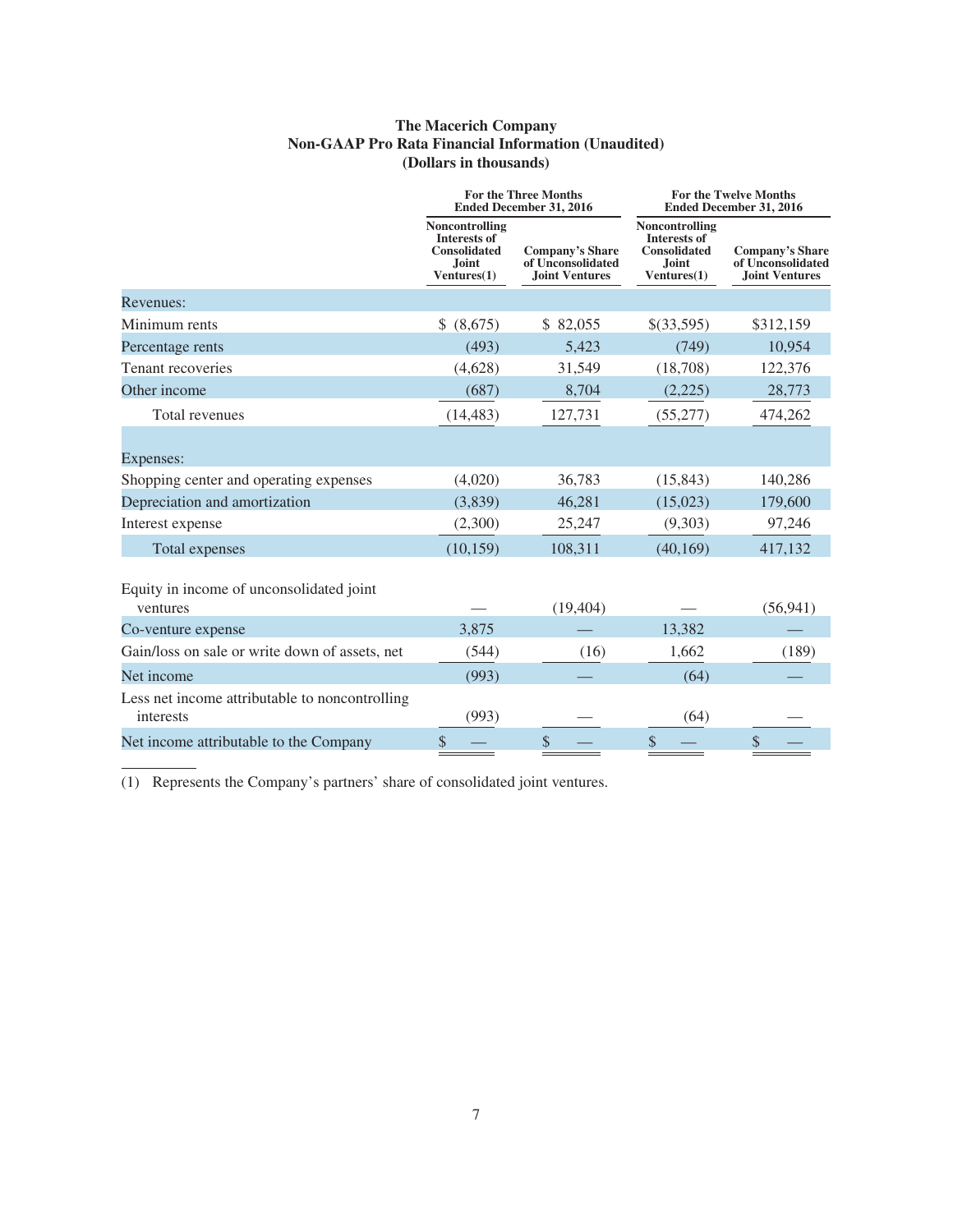### **The Macerich Company Non-GAAP Pro Rata Financial Information (Unaudited) (Dollars in thousands)**

|                                                                         | As of December 31, 2016                                                              |                                                                      |  |
|-------------------------------------------------------------------------|--------------------------------------------------------------------------------------|----------------------------------------------------------------------|--|
|                                                                         | Noncontrolling<br><b>Interests of</b><br><b>Consolidated</b><br>Joint<br>Ventures(1) | <b>Company's Share</b><br>of Unconsolidated<br><b>Joint Ventures</b> |  |
| <b>ASSETS:</b>                                                          |                                                                                      |                                                                      |  |
| Property, $net(2)$                                                      | \$(312,775)                                                                          | \$4,403,055                                                          |  |
| Cash and cash equivalents                                               | (6,338)                                                                              | 82,738                                                               |  |
| Restricted cash                                                         |                                                                                      | 4,056                                                                |  |
| Tenant and other receivables, net                                       | (18,361)                                                                             | 47,032                                                               |  |
| Deferred charges and other assets, net                                  | (5,188)                                                                              | 185,826                                                              |  |
| Due from affiliates                                                     | 318                                                                                  | 4,798                                                                |  |
| Investments in unconsolidated joint ventures, at equity                 |                                                                                      | (1,773,558)                                                          |  |
| <b>Total assets</b>                                                     | \$(342,344)                                                                          | \$2,953,947                                                          |  |
| <b>LIABILITIES AND EQUITY:</b>                                          |                                                                                      |                                                                      |  |
| Mortgage notes payable                                                  | \$(229,116)                                                                          | \$2,754,457                                                          |  |
| Bank and other notes payable                                            | (2,760)                                                                              | 60,000                                                               |  |
| Accounts payable and accrued expenses                                   | (3,172)                                                                              | 38,045                                                               |  |
| Other accrued liabilities                                               | (28, 978)                                                                            | 180,071                                                              |  |
| Distributions in excess of investments in unconsolidated joint ventures |                                                                                      | (78, 626)                                                            |  |
| Co-venture obligation                                                   | (58, 973)                                                                            |                                                                      |  |
| <b>Total liabilities</b>                                                | (322,999)                                                                            | 2,953,947                                                            |  |
| Equity:                                                                 |                                                                                      |                                                                      |  |
| Stockholders' equity                                                    |                                                                                      |                                                                      |  |
| Noncontrolling interests                                                | (19, 345)                                                                            |                                                                      |  |
| Total equity                                                            | (19, 345)                                                                            |                                                                      |  |
| Total liabilities and equity                                            | $$$ (342,344)                                                                        | \$2,953,947                                                          |  |

(1) Represents the Company's partners' share of consolidated joint ventures.

(2) This includes \$11,866 of construction in progress relating to the Company's partners' share from consolidated joint ventures and \$103,840 of construction in progress relating to the Company's share from unconsolidated joint ventures.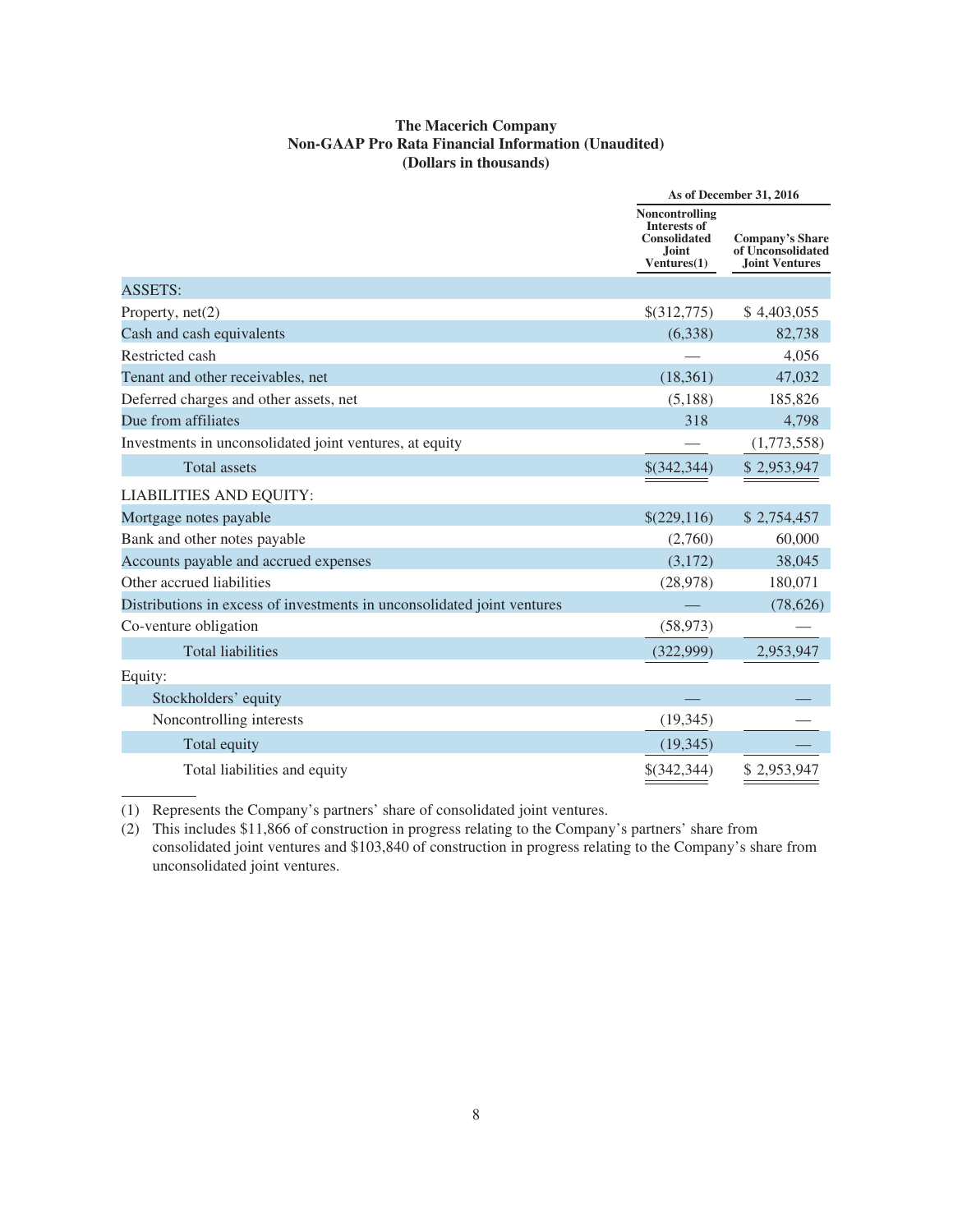### **The Macerich Company 2017 Guidance Range (Unaudited)**

|                                                         | <b>Year 2017</b><br><b>Guidance</b> |
|---------------------------------------------------------|-------------------------------------|
| <b>Earnings Expectations:</b>                           |                                     |
| Earnings per share—diluted                              | $$1.26 - $1.36$                     |
| Plus: real estate depreciation and amortization         | $$3.05 - $3.05$                     |
| Less: gain on sale of depreciated assets                | $(\$0.41 - \$0.41)$                 |
| FFO per share—diluted                                   | $$3.90 - $4.00$                     |
| <b>Underlying Assumptions to 2017 Guidance</b>          |                                     |
| Cash Same Center Net Operating Income ("NOI") Growth(a) | $3.0\% - 4.0\%$                     |
| Assumed dispositions(b)                                 | \$209 million                       |

|                                                            |                           | <b>Year 2017</b><br>FFO / Share<br>Impact |
|------------------------------------------------------------|---------------------------|-------------------------------------------|
| Lease termination income                                   | \$15 million              | \$0.10                                    |
| Capitalized interest                                       | \$20 million              | \$0.13                                    |
| Bad debt expense                                           | $(\$5$ million)           | $(\$0.03)$                                |
| Dilutive impact on 2017 of assets sold in 2016 and<br>2017 | $$12$ million)            | $\$0.08)$                                 |
| Straight-line rent                                         | \$16 million              | \$0.10                                    |
| Amortization of acquired above and below-market<br>leases  | \$16 million              | \$0.10                                    |
| Interest Expense                                           | $(\$259 - \$263$ million) | $($1.67 - 1.70)$                          |

(a) Excludes non cash items of straight-line and above/below market adjustments to minimum rents. Includes lease termination income.

(b) The Company sold Cascade Mall and Northgate Mall in January 2017 for \$170.0 million. Also included are the anticipated proceeds from one additional non-core asset disposition that is under contract and is expected to close in the first quarter of 2017.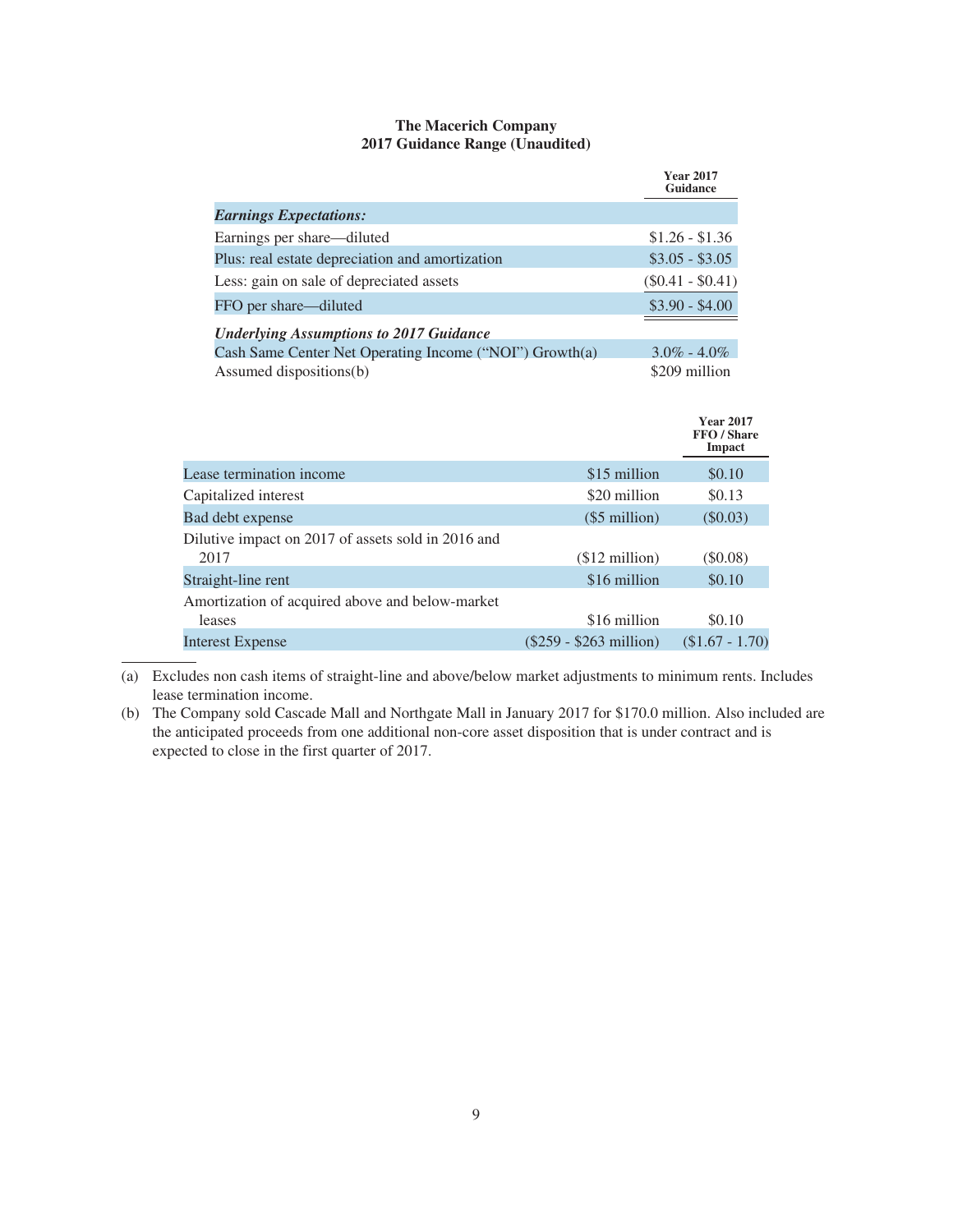### **The Macerich Company Supplemental Financial and Operating Information (unaudited) Supplemental FFO Information(a)**

|                               | As of December 31,  |  |
|-------------------------------|---------------------|--|
|                               | 2015<br>2016        |  |
|                               | dollars in millions |  |
| Straight-line rent receivable | \$84.6<br>\$80.0    |  |

|                                                        |       | For the<br><b>Three Months Ended</b><br>December 31, |        | For the<br><b>Twelve Months Ended</b><br>December 31, |  |
|--------------------------------------------------------|-------|------------------------------------------------------|--------|-------------------------------------------------------|--|
|                                                        | 2016  | 2015                                                 | 2016   | 2015                                                  |  |
|                                                        |       | dollars in millions                                  |        |                                                       |  |
| Lease termination income                               | \$4.0 | \$2.5                                                | \$21.2 | \$11.3                                                |  |
| Straight-line rental income                            | \$4.3 | \$3.5                                                | \$13.6 | \$11.3                                                |  |
| Gain on sales of undepreciated assets                  | \$0.8 | \$3.5                                                | \$3.7  | \$5.7                                                 |  |
| Amortization of acquired above and below-market leases | \$7.0 | \$3.5                                                | \$24.7 | \$16.7                                                |  |
| Amortization of debt premiums                          | \$1.0 | \$2.1                                                | \$4.0  | \$20.0                                                |  |
| Interest capitalized                                   | \$4.0 | \$4.5                                                | \$16.5 | \$20.0                                                |  |
|                                                        |       |                                                      |        |                                                       |  |

(a) All joint venture amounts included at pro rata.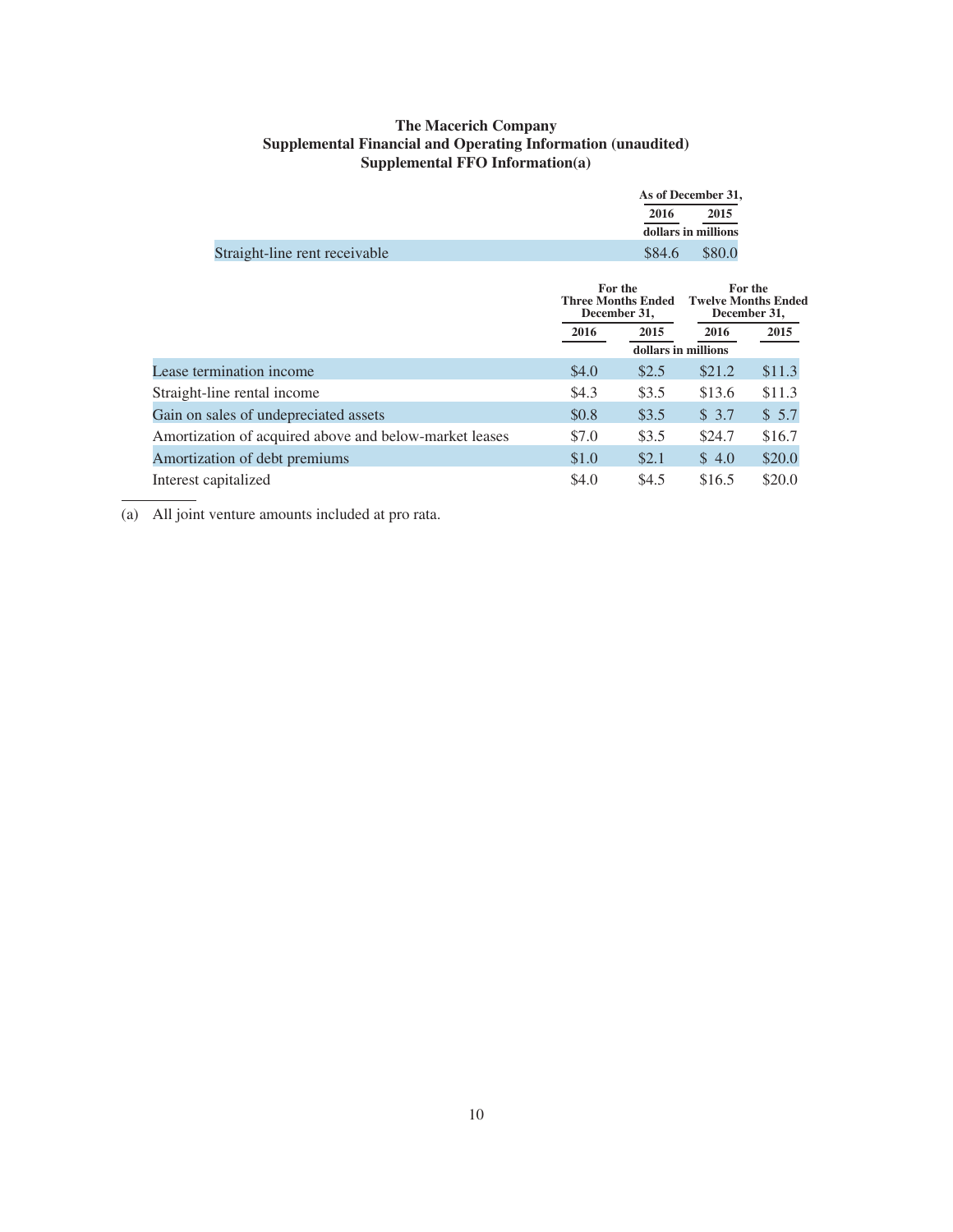### **The Macerich Company Supplemental Financial and Operating Information (unaudited) Capital Expenditures**

|                                                                   | <b>Year Ended</b><br>12/31/16 | <b>Year Ended</b><br>12/31/15 | <b>Year Ended</b><br>12/31/14 |
|-------------------------------------------------------------------|-------------------------------|-------------------------------|-------------------------------|
|                                                                   |                               | dollars in millions           |                               |
| <b>Consolidated Centers</b>                                       |                               |                               |                               |
| Acquisitions of property and equipment                            | \$56.8                        | \$79.8                        | \$97.9                        |
| Development, redevelopment, expansions and renovations of Centers | 183.2                         | 218.7                         | 197.9                         |
| Tenant allowances                                                 | 19.2                          | 30.4                          | 30.5                          |
| Deferred leasing charges                                          | 24.8                          | 26.8                          | 26.6                          |
| <b>Total</b>                                                      | \$284.0                       | \$355.7                       | \$352.9                       |
| <b>Unconsolidated Joint Venture Centers(a)</b>                    |                               |                               |                               |
| Acquisitions of property and equipment                            | \$349.8                       | \$160.0                       | \$158.8                       |
| Development, redevelopment, expansions and renovations of Centers | 101.1                         | 132.9                         | 201.8                         |
| Tenant allowances                                                 | 11.3                          | 6.3                           | 4.8                           |
| Deferred leasing charges                                          | 7.1                           | 3.3                           | 3.0                           |
| <b>Total</b>                                                      | \$469.3                       | \$302.5                       | \$368.4                       |

(a) All joint venture amounts at pro rata.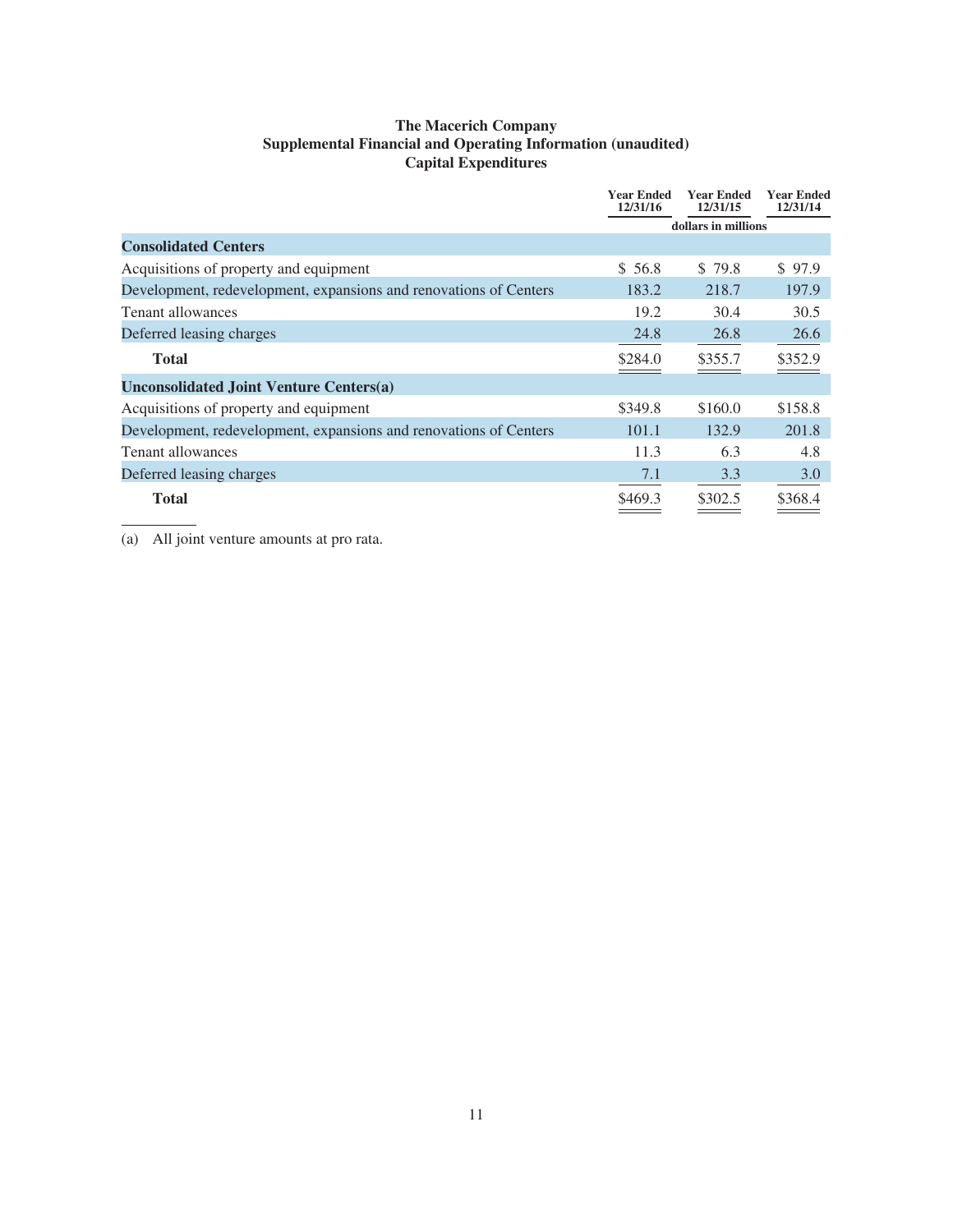### **The Macerich Company Supplemental Financial and Operating Information (unaudited) Regional Shopping Center Portfolio Sales Per Square Foot(a)**

|               | <b>Consolidated</b><br><b>Centers</b> | <b>Unconsolidated</b><br><b>Joint Venture</b><br><b>Centers</b> | Total<br><b>Centers</b> |
|---------------|---------------------------------------|-----------------------------------------------------------------|-------------------------|
| 12/31/2016(b) | \$573                                 | \$710                                                           | \$630                   |
| 12/31/2015(c) | \$579                                 | \$763                                                           | \$635                   |
| 12/31/2014(d) | \$556                                 | \$724                                                           | \$587                   |
| 12/31/2013(e) | \$488                                 | \$717                                                           | \$562                   |
| 12/31/2012    | \$463                                 | \$629                                                           | \$517                   |

(a) Sales are based on reports by retailers leasing mall and freestanding stores for the trailing 12 months for tenants which have occupied such stores for a minimum of 12 months. Sales per square foot are based on tenants 10,000 square feet and under for regional shopping centers. Sales per square foot exclude Centers under development and redevelopment.

- (b) Cascade Mall and Northgate Mall were under contract to be sold in December 2016 and sold in January 2017. These two Centers are excluded from sales per square foot as of December 31, 2016.
- (c) On July 15, 2016, the Company conveyed Flagstaff Mall to the mortgage lender by a deed-in-lieu of foreclosure. Flagstaff Mall is excluded from sales per square foot as of December 31, 2015.
- (d) On June 30, 2015, the Company conveyed Great Northern Mall to the mortgage lender by a deed-in-lieu of foreclosure. Great Northern Mall is excluded from Sales per square foot as of December 31, 2014.
- (e) Rotterdam Square, sold January 15, 2014, is excluded at December 31, 2013.



### **Sales Per Square Foot**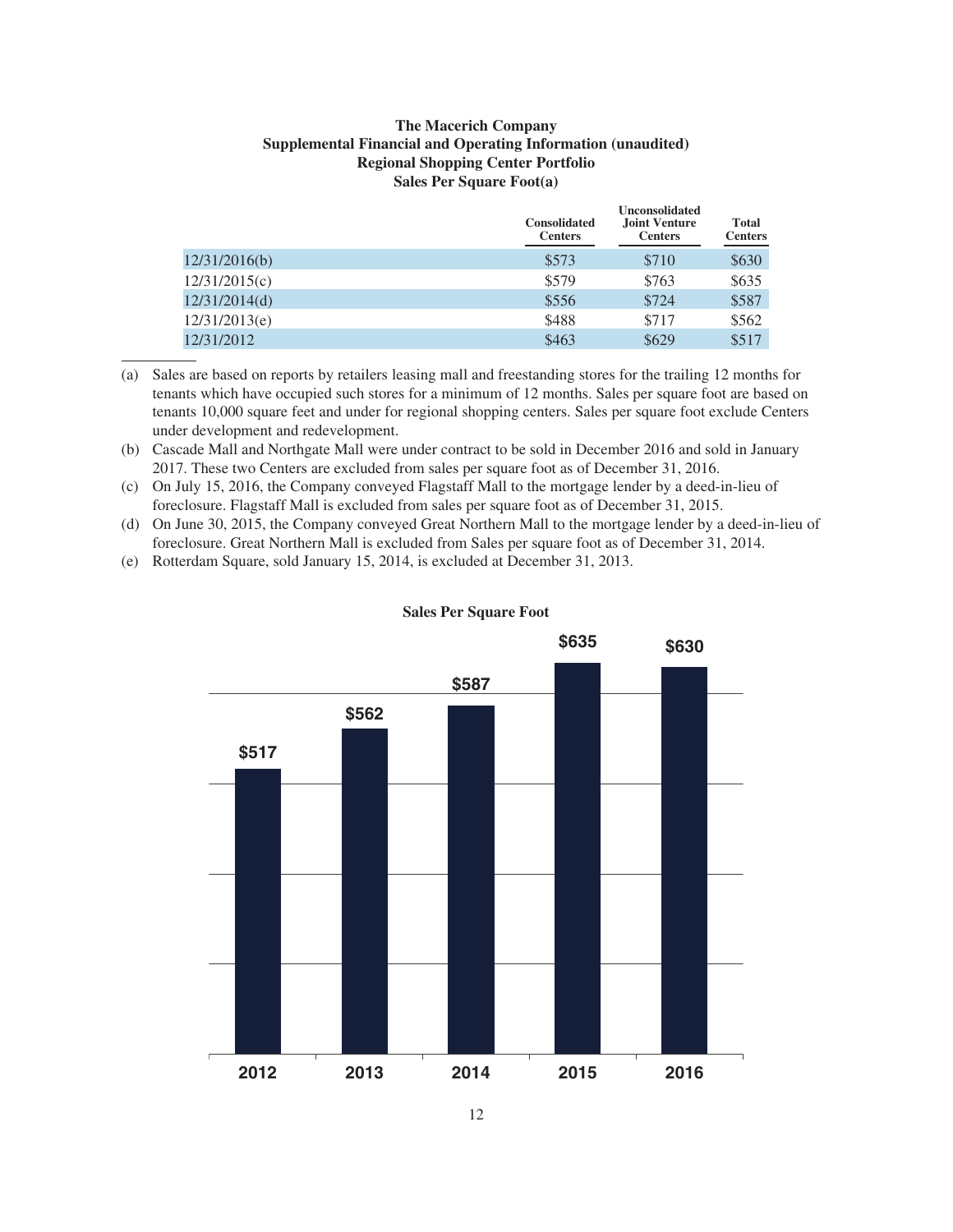|                                | Sales per square foot       |                              | Occupancy                 |                             | Cost of Occupancy<br>for the trailing<br>12 months | % of Portfolio<br>2017 Forecast<br>Pro Rata |
|--------------------------------|-----------------------------|------------------------------|---------------------------|-----------------------------|----------------------------------------------------|---------------------------------------------|
| Properties                     | 12/31/2016<br>$\widehat{a}$ | 12/31/2015<br>$\mathfrak{a}$ | 12/31/2016<br>$\tilde{e}$ | 12/31/2015<br>$\widehat{e}$ | Ended 12/31/2016<br>$\odot$                        | Real Estate NOI<br>$\mathcal{G}$            |
| Group 1: Top 10                |                             |                              |                           |                             |                                                    |                                             |
| Corte Madera, Village at       | \$1,456                     | \$1,475                      | 90.1%                     | 97.9%                       |                                                    |                                             |
| Queens Center                  | \$1,364                     | \$1,134                      | 98.5%                     | 98.2%                       |                                                    |                                             |
| Washington Square              | \$972                       | \$1,125                      | 99.5%                     | 98.4%                       |                                                    |                                             |
| Los Cerritos Center            | \$896                       | \$43                         | 94.9%                     | 97.2%                       |                                                    |                                             |
| North Bridge, The Shops at     | \$884                       | 856<br>$\leftrightarrow$     | 99.3%                     | 99.8%                       |                                                    |                                             |
| <b>Tysons Corner Center</b>    | 876<br>↮                    | 851<br>$\leftrightarrow$     | 98.4%                     | 98.9%                       |                                                    |                                             |
| <b>Biltmore Fashion Park</b>   | 829<br>↔                    | 835<br>$\Theta$              | 98.4%                     | 99.0%                       |                                                    |                                             |
| Santa Monica Place             | 808<br>↔                    | 786<br>$\Theta$              | 86.5%                     | 90.5%                       |                                                    |                                             |
| Fashion Outlets of Chicago     | 772<br>↔                    | 734<br>$\Theta$              | 97.7%                     | 97.9%                       |                                                    |                                             |
| Broadway Plaza (e)             | n/a                         | n/a                          | n/a                       | n/a                         |                                                    |                                             |
| Total Top 10:                  | 959<br>↮                    | 929<br>₩                     | $96.8\%$                  | 97.9%                       | $13.8\%$                                           | 31.8%                                       |
| Group 2: Top 11-20             |                             |                              |                           |                             |                                                    |                                             |
| Arrowhead Towne Center         | 751<br>5                    | 741<br>S                     | 94.7%                     | 95.4%                       |                                                    |                                             |
| Tucson La Encantada            | 247                         | 767<br>$\Theta$              | 94.6%                     | 94.8%                       |                                                    |                                             |
| Scottsdale Fashion Square      | 727<br>$\Theta$             | 745<br>$\Theta$              | 96.4%                     | 97.8%                       |                                                    |                                             |
| Fresno Fashion Fair            | 710                         | 642<br>$\Theta$              | 95.6%                     | 98.1%                       |                                                    |                                             |
| Vintage Faire Mall             | 704<br>S                    | 677<br>$\leftrightarrow$     | 95.4%                     | 96.7%                       |                                                    |                                             |
| Kings Plaza Shopping<br>Center | \$697                       | 720<br>$\Theta$              | 95.2%                     | 92.3%                       |                                                    |                                             |
| Kierland Commons               | \$670                       | 670<br>$\Theta$              | 97.6%                     | 98.3%                       |                                                    |                                             |
| Chandler Fashion Center        | \$657                       | 649<br>$\Theta$              | 95.2%                     | 96.9%                       |                                                    |                                             |
| Danbury Fair Mall              | \$648                       | 633<br>↔                     | 95.9%                     | 97.4%                       |                                                    |                                             |
| Twenty Ninth Street            | \$638                       | 626<br>$\Theta$              | 98.1%                     | 99.3%                       |                                                    |                                             |
| <b>Total Top 11-20:</b>        | 695<br>Ø                    | 685<br>↮                     | $96.0\%$                  | $96.9\%$                    | $13.1\%$                                           | $25.1\%$                                    |

The Macerich Company<br>Sales Per Square Foot by Property Ranking (Unaudited) **Sales Per Square Foot by Property Ranking (Unaudited) The Macerich Company**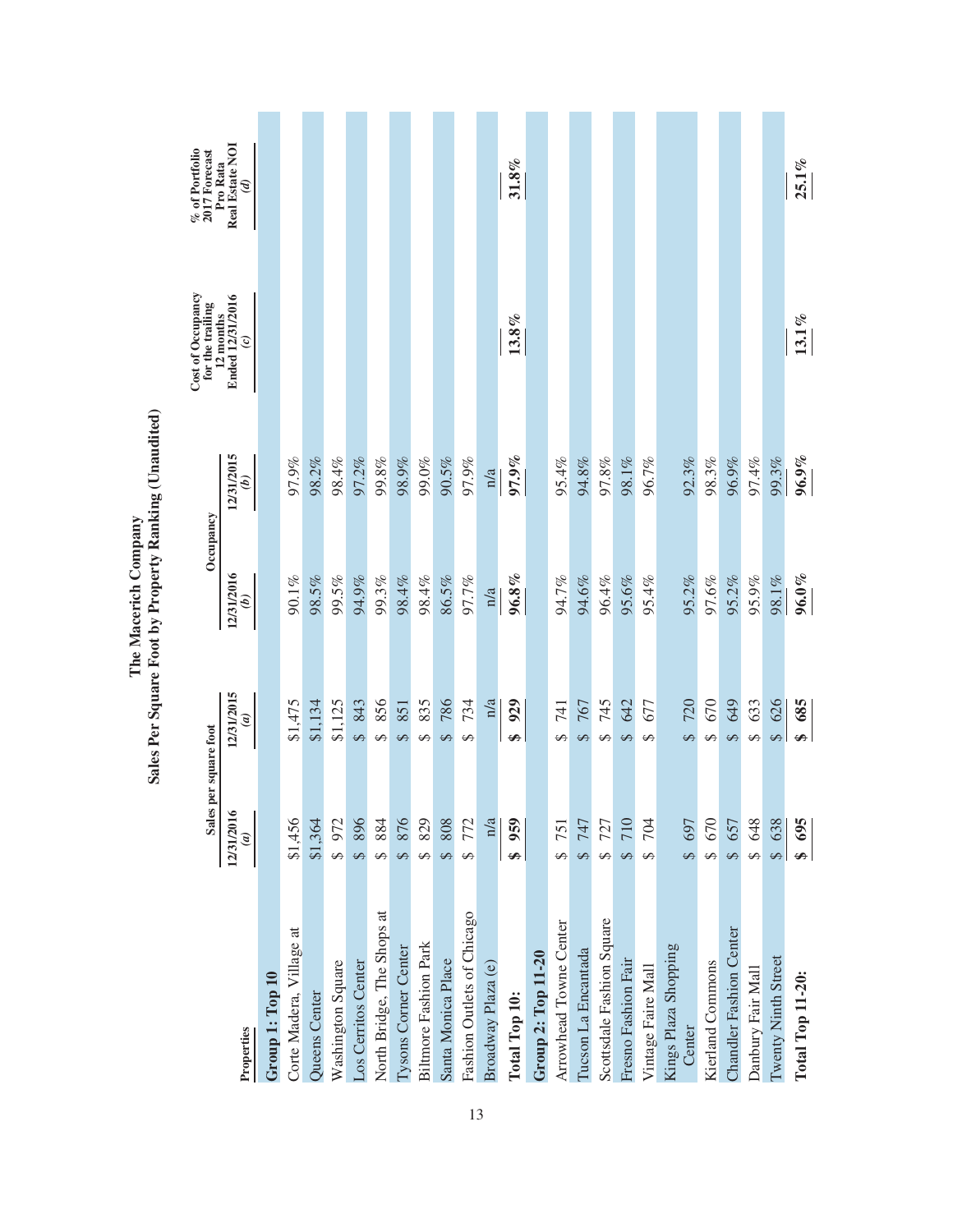|                                      | Sales per square foot        |                              | Occupancy                   |                             | Cost of Occupancy<br>for the trailing          | $\%$ of Portfolio 2017 Forecast<br>Pro Rata |
|--------------------------------------|------------------------------|------------------------------|-----------------------------|-----------------------------|------------------------------------------------|---------------------------------------------|
| Properties                           | 12/31/2016<br>$\mathfrak{g}$ | 12/31/2015<br>$\mathfrak{g}$ | 12/31/2016<br>$\widehat{e}$ | 12/31/2015<br>$\widehat{e}$ | Ended 12/31/2016<br>12 months<br>$\mathcal{C}$ | Real Estate NOI<br>$\mathcal{G}$            |
| <b>Group 3: Top 21-30</b>            |                              |                              |                             |                             |                                                |                                             |
| Country Club Plaza                   | n/a                          | n/a                          | n/a                         | n/a                         |                                                |                                             |
| Green Acres Mall                     | \$625                        | \$643                        | 93.5%                       | 93.2%                       |                                                |                                             |
| Freehold Raceway Mall                | \$613                        | \$610                        | 97.8%                       | 98.7%                       |                                                |                                             |
| Stonewood Center                     | \$576                        | \$544                        | 94.0%                       | 98.5%                       |                                                |                                             |
| Deptford Mall                        | \$558                        | \$580                        | 95.3%                       | 95.3%                       |                                                |                                             |
| <b>FlatIron Crossing</b>             | \$550                        | \$551                        | 95.1%                       | 93.7%                       |                                                |                                             |
| Victor Valley, Mall of               | \$539                        | \$520                        | 97.8%                       | 97.9%                       |                                                |                                             |
| SanTan Village Regional Center       | \$522                        | \$525                        | 97.5%                       | 96.5%                       |                                                |                                             |
| Oaks, The                            | \$514                        | \$580                        | 95.6%                       | 97.6%                       |                                                |                                             |
| Inland Center                        | \$489                        | \$510                        | 98.1%                       | 99.0%                       |                                                |                                             |
| <b>Total Top 21-30:</b>              | \$565                        | \$568                        | $95.2\%$                    | 96.3%                       | $13.8\%$                                       | $22.6\%$                                    |
| Group 4: Top 31-40                   |                              |                              |                             |                             |                                                |                                             |
| Lakewood Center                      | \$482                        | \$467                        | 98.3%                       | 96.3%                       |                                                |                                             |
| West Acres                           | \$479                        | \$501                        | 98.9%                       | 99.8%                       |                                                |                                             |
| La Cumbre Plaza                      | \$469                        | \$431                        | 85.2%                       | 93.1%                       |                                                |                                             |
| Valley River Center                  | \$467                        | \$465                        | 99.0%                       | 97.4%                       |                                                |                                             |
| Pacific View                         | \$448                        | \$448                        | 94.5%                       | 95.0%                       |                                                |                                             |
| South Plains Mall                    | \$425                        | \$452                        | 90.1%                       | 93.5%                       |                                                |                                             |
| <b>Superstition Springs Center</b>   | \$377                        | \$369                        | 92.9%                       | 94.1%                       |                                                |                                             |
| Eastland Mall                        | \$367                        | \$364                        | 96.3%                       | 96.8%                       |                                                |                                             |
| Fashion Outlets of Niagara Falls USA | \$339                        | n/a                          | 92.9%                       | n/a                         |                                                |                                             |
| Desert Sky Mall                      | \$336                        | \$338                        | 97.5%                       | 97.0%                       |                                                |                                             |
| <b>Total Top 31-40:</b>              | \$417                        | \$436                        | 95.3%                       | $96.1\%$                    | 13.7%                                          | $13.6\%$                                    |
| Total Top 40:                        | \$652                        | \$662                        | 95.8%                       | 96.8%                       | $13.6\%$                                       | $93.1\%$                                    |

The Macerich Company<br>Sales Per Square Foot by Property Ranking (Unaudited) **Sales Per Square Foot by Property Ranking (Unaudited) The Macerich Company**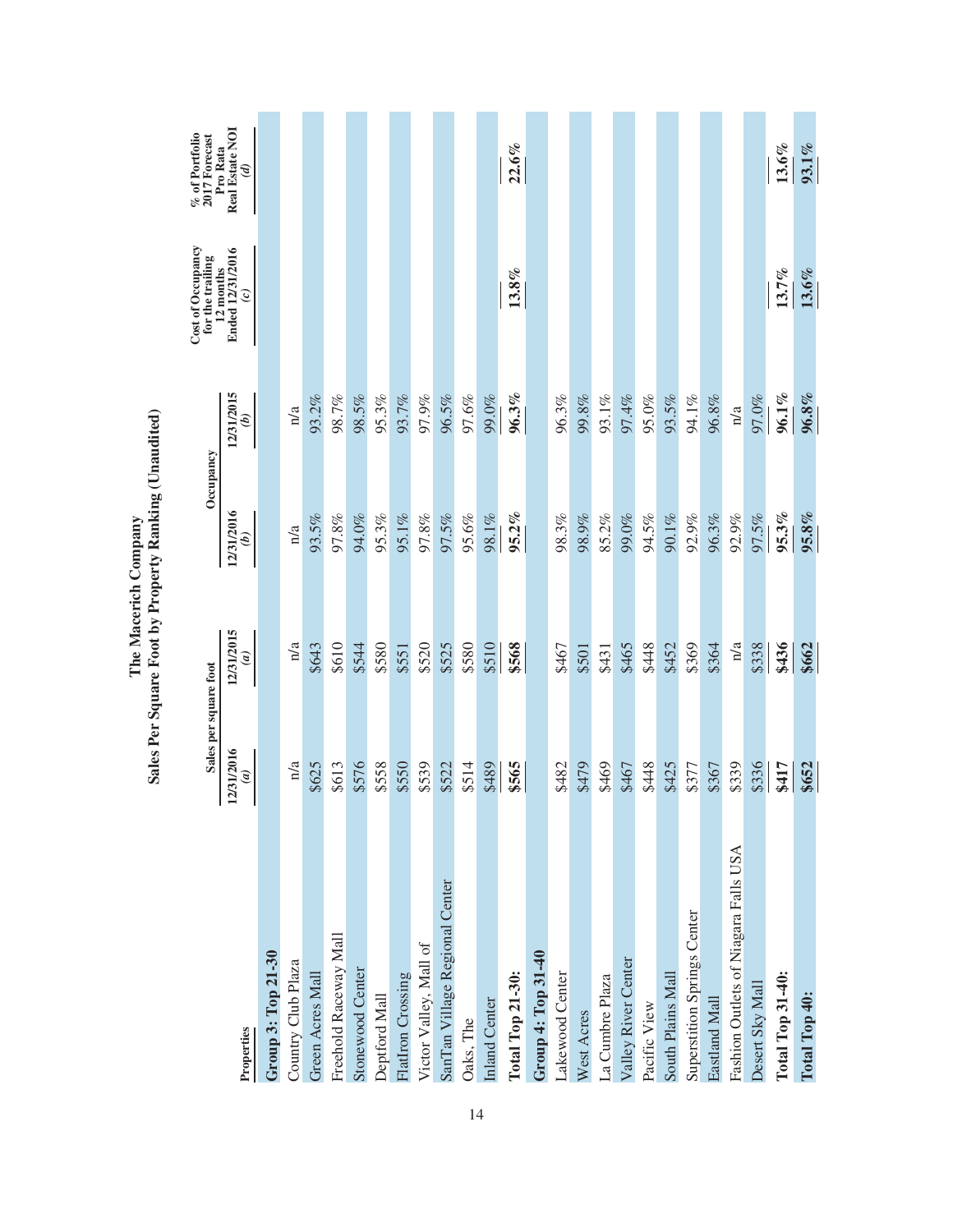|                                                        | Sales per square foot    |                   | Occupancy                              |               | Cost of Occupancy<br>for the trailing                                                  | $\%$ of Portfolio<br>2017 Forecast           |
|--------------------------------------------------------|--------------------------|-------------------|----------------------------------------|---------------|----------------------------------------------------------------------------------------|----------------------------------------------|
| Properties                                             | 12/31/2016<br>$\epsilon$ | 12/31/2015<br>(a) | 12/31/2016 12/31/2015<br>$\widehat{q}$ | $\widehat{a}$ | $\begin{array}{c} \text{12 months} \\ \text{End 12/31/2016} \end{array}$<br>$\epsilon$ | Real Estate NOI<br>Pro Rata<br>$\mathcal{E}$ |
| Group 5: 41-45                                         |                          |                   |                                        |               |                                                                                        |                                              |
| NorthPark Mall                                         |                          |                   |                                        |               |                                                                                        |                                              |
| SouthPark Mall                                         |                          |                   |                                        |               |                                                                                        |                                              |
| Towne Mall                                             |                          |                   |                                        |               |                                                                                        |                                              |
| Valley Mall                                            |                          |                   |                                        |               |                                                                                        |                                              |
| Wilton Mall                                            |                          |                   |                                        |               |                                                                                        |                                              |
| Total 41-45:                                           | \$293                    | \$314             | 90.7%                                  | $90.2\%$      | $10.8\%$                                                                               |                                              |
| Centers under Redevelopment                            |                          |                   |                                        |               |                                                                                        |                                              |
| Fashion Outlets of Philadelphia (e) (f)                |                          |                   |                                        |               |                                                                                        |                                              |
| Paradise Valley Mall (e)                               |                          |                   |                                        |               |                                                                                        |                                              |
| Westside Pavilion (e)                                  |                          |                   |                                        |               |                                                                                        |                                              |
| $\mathbf{\widehat{e}}$<br>48 REGIONAL SHOPPING CENTERS | \$630                    | \$643             | 95.4%                                  | 96.4%         | $13.6\%$                                                                               | 98.3%                                        |
| Community / Power Centers and various retail assets    |                          |                   |                                        |               |                                                                                        | 1.7%                                         |
| TOTAL ALL PROPERTIES                                   |                          |                   |                                        |               | 13.4%                                                                                  | $100.0\,\%$                                  |
|                                                        |                          |                   |                                        |               |                                                                                        |                                              |

The Macerich Company<br>Sales Per Square Foot by Property Ranking (Unaudited) **Sales Per Square Foot by Property Ranking (Unaudited) The Macerich Company**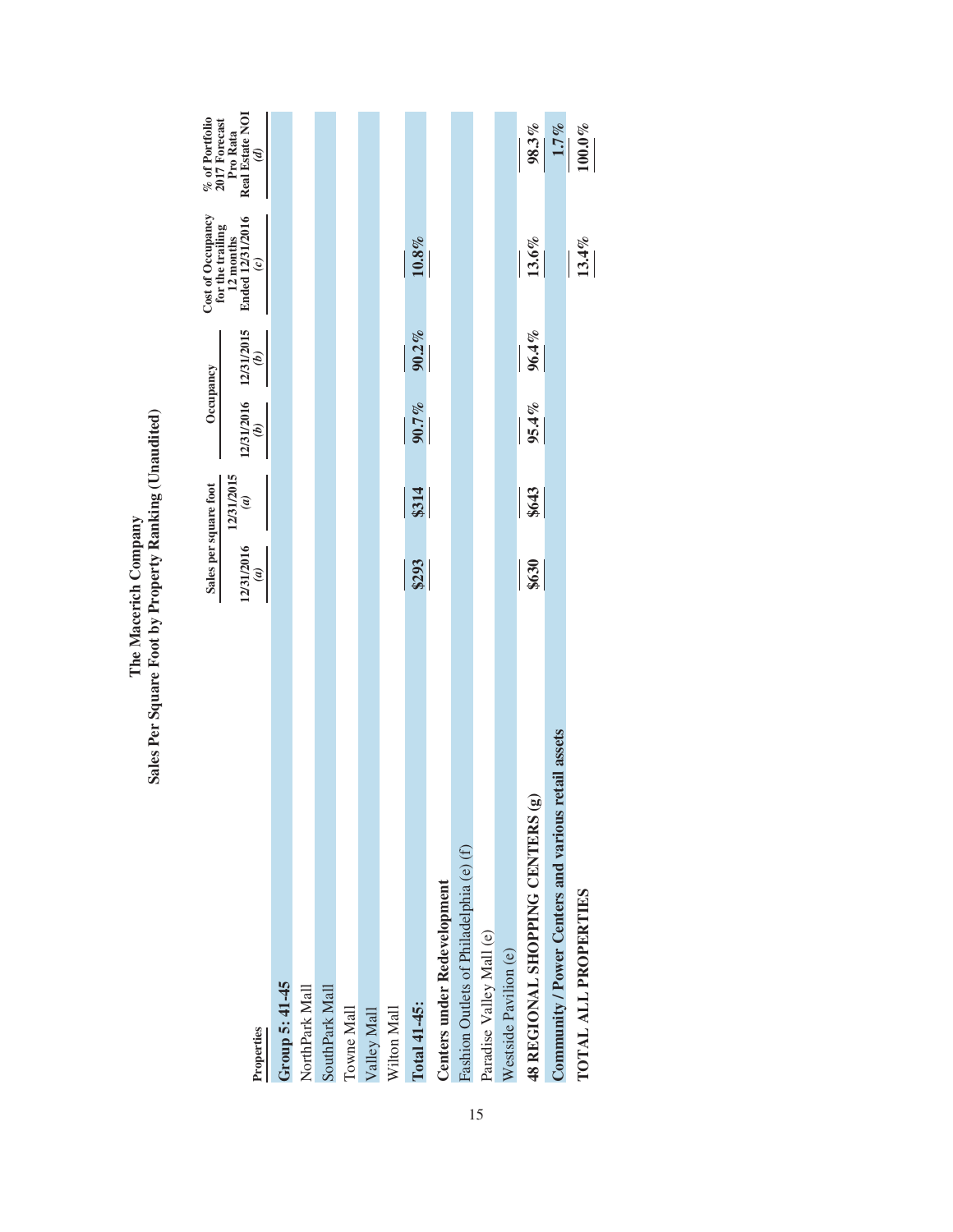### Notes to Sales Per Square Foot by Property Ranking (unaudited) **Notes to Sales Per Square Foot by Property Ranking (unaudited)** The Macerich Company **The Macerich Company**

Footnotes Footnotes

- Sales are based on reports by retailers leasing mall and freestanding stores for the trailing 12 months for tenants which have occupied such stores for a (a) Sales are based on reports by retailers leasing mall and freestanding stores for the trailing 12 months for tenants which have occupied such stores for a December 31, 2016. Cascade Mall and Northgate Mall were under contract to be sold in December 2016 and sold in January 2017. These two Centers December 31, 2016. Cascade Mall and Northgate Mall were under contract to be sold in December 2016 and sold in January 2017. These two Centers minimum of 12 months. Sales per square foot are based on tenants 10,000 square feet and under. Properties are ranked by Sales per square foot as of minimum of 12 months. Sales per square foot are based on tenants 10,000 square feet and under. Properties are ranked by Sales per square foot as of are excluded from sales per square foot as of December 31, 2016. are excluded from sales per square foot as of December 31, 2016.  $\hat{a}$ 
	- development and redevelopment. Cascade Mall and Northgate Mall were under contract to be sold in December 2016 and sold in January 2017. These development and redevelopment. Cascade Mall and Northgate Mall were under contract to be sold in December 2016 and sold in January 2017. These Occupancy is the percentage of mall and freestanding GLA leased as of the last day of the reporting period. Occupancy excludes Centers under (b) Occupancy is the percentage of mall and freestanding GLA leased as of the last day of the reporting period. Occupancy excludes Centers under two Centers are excluded from occupancy as of December 31, 2016. two Centers are excluded from occupancy as of December 31, 2016.  $\widehat{e}$
- Cost of Occupancy represents "Tenant Occupancy Costs" divided by "Tenant Sales". Tenant Occupancy Costs in this calculation are the amounts paid (c) Cost of Occupancy represents "Tenant Occupancy Costs" divided by "Tenant Sales". Tenant Occupancy Costs in this calculation are the amounts paid to the Company, including minimum rents, percentage rents and recoverable expenditures, which consist primarily of property operating expenses, to the Company, including minimum rents, percentage rents and recoverable expenditures, which consist primarily of property operating expenses, real estate taxes and repair and maintenance expenditures. Cascade Mall and Northgate Mall were under contract to be sold in December 2016 and real estate taxes and repair and maintenance expenditures. Cascade Mall and Northgate Mall were under contract to be sold in December 2016 and sold in January 2017. These two Centers are excluded from cost of occupancy as of December 31, 2016. sold in January 2017. These two Centers are excluded from cost of occupancy as of December 31, 2016.  $\odot$ 
	- excludes straight-line and above/below market adjustments to minimum rents. Real Estate NOI also does not reflect REIT expenses and Management The percentage of Portfolio 2017 Forecast Pro Rata Real Estate NOI is based on guidance provided on February 6, 2017, see page 9. Real Estate NOI (d) The percentage of Portfolio 2017 Forecast Pro Rata Real Estate NOI is based on guidance provided on February 6, 2017, see page 9. Real Estate NOI excludes straight-line and above/below market adjustments to minimum rents. Real Estate NOI also does not reflect REIT expenses and Management Company revenues and expenses. See the Company's forward-looking statements disclosure on pages 1 and 2 for factors that may affect the Company revenues and expenses. See the Company's forward-looking statements disclosure on pages 1 and 2 for factors that may affect the information provided in this column. information provided in this column.  $\Theta$

16

- These assets are under redevelopment including demolition and reconfiguration of the Centers and tenant spaces, accordingly the Sales per square (e) These assets are under redevelopment including demolition and reconfiguration of the Centers and tenant spaces, accordingly the Sales per square oot and Occupancy during the periods of redevelopment are not included. foot and Occupancy during the periods of redevelopment are not included.  $\Theta$ 
	- On July 30, 2014, the Company formed a joint venture to redevelop and rebrand The Gallery in Philadelphia, Pennsylvania as Fashion Outlets of (f) On July 30, 2014, the Company formed a joint venture to redevelop and rebrand The Gallery in Philadelphia, Pennsylvania as Fashion Outlets of Philadelphia. Philadelphia.  $\bigoplus$
- Properties sold or under contract to be sold prior to December 31, 2016 are excluded in both current and prior periods above. (g) Properties sold or under contract to be sold prior to December 31, 2016 are excluded in both current and prior periods above.  $\odot$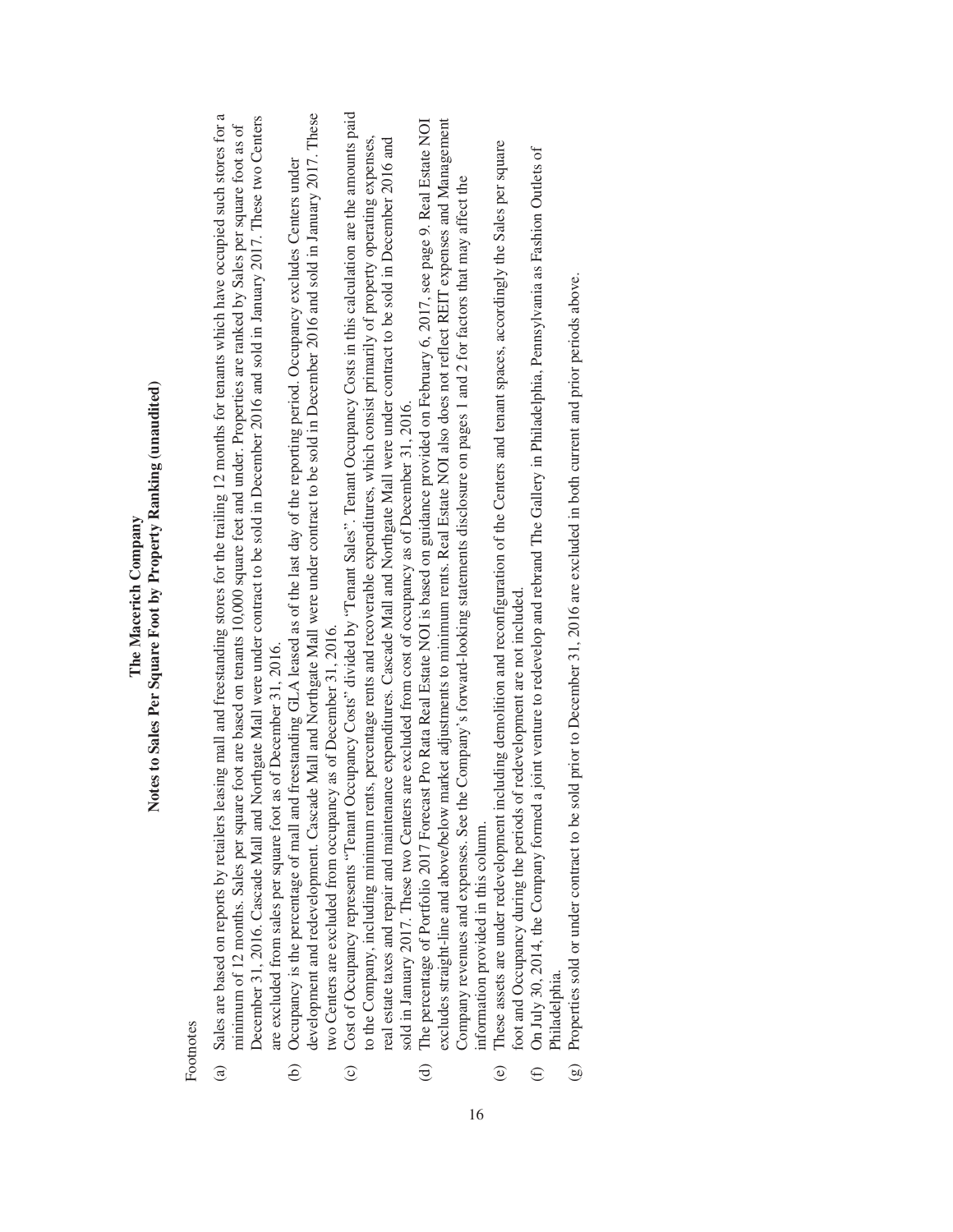### **The Macerich Company Supplemental Financial and Operating Information (unaudited) Occupancy(a)**

| <b>Regional Shopping Centers:</b><br><b>Period Ended</b> | <b>Consolidated</b><br><b>Centers</b> | <b>Unconsolidated</b><br><b>Joint Venture</b><br><b>Centers</b> | Total<br><b>Centers</b> |
|----------------------------------------------------------|---------------------------------------|-----------------------------------------------------------------|-------------------------|
| 12/31/2016(b)                                            | 94.8%                                 | $96.2\%$                                                        | 95.4%                   |
| 12/31/2015(c)                                            | 95.3%                                 | 97.8%                                                           | 96.1%                   |
| 12/31/2014(d)                                            | 95.3%                                 | 97.9%                                                           | 95.8%                   |

(a) Occupancy is the percentage of mall and freestanding GLA leased as of the last day of the reporting period. Occupancy excludes Centers under development and redevelopment.

(b) Cascade Mall and Northgate Mall were under contract to be sold in December 2016 and sold in January 2017. These two Centers are excluded from occupancy as of December 31, 2016.

- (c) On July 15, 2016, the Company conveyed Flagstaff Mall to the mortgage lender by a deed-in-lieu of foreclosure. Flagstaff Mall is excluded from Occupancy as of December 31, 2015.
- (d) On June 30, 2015, the Company conveyed Great Northern Mall to the mortgage lender by a deed-in-lieu of foreclosure. Great Northern Mall is excluded from Occupancy as of December 31, 2014.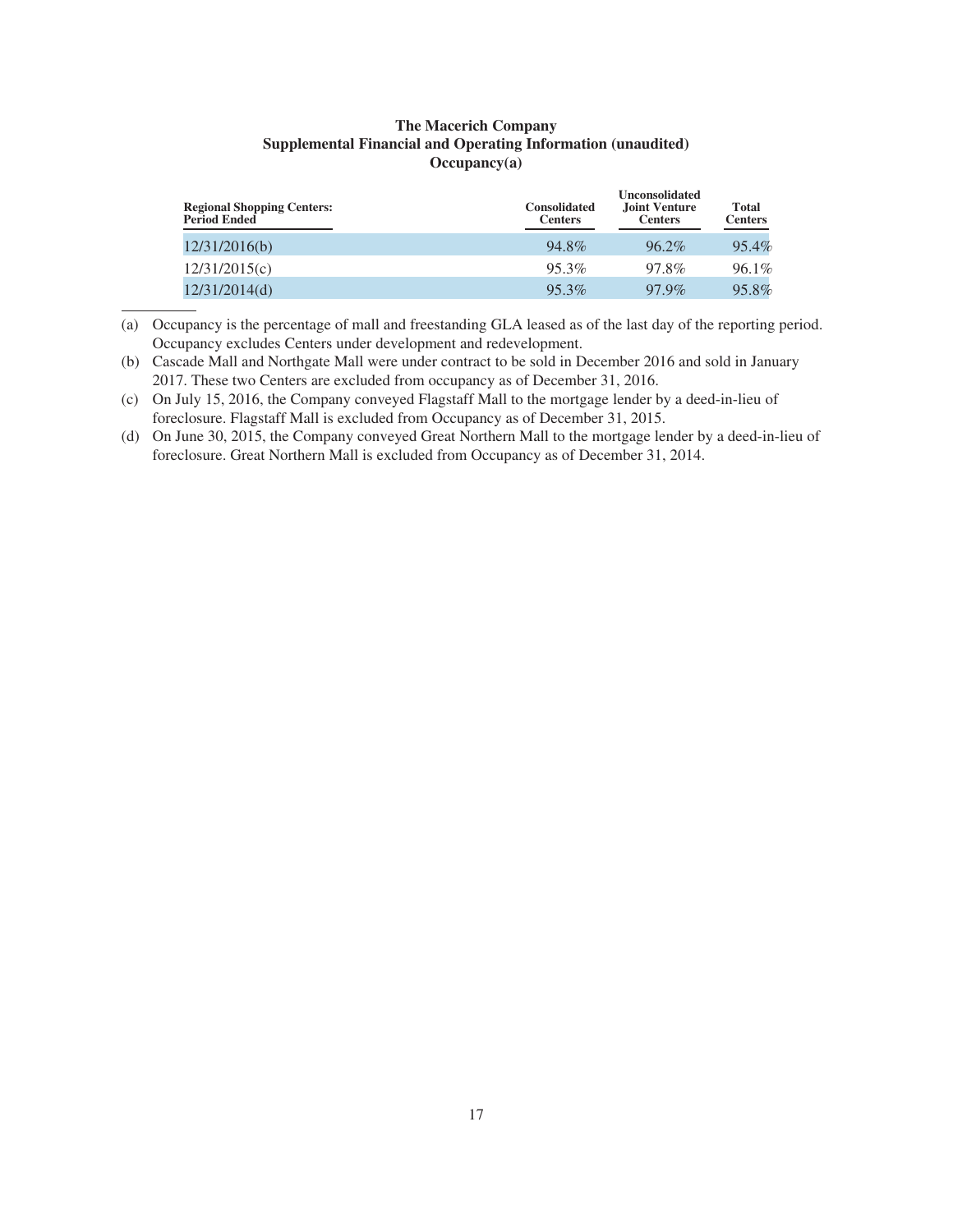### **The Macerich Company Supplemental Financial and Operating Information (unaudited) Average Base Rent Per Square Foot(a)**

|                                             | <b>Average Base Rent</b><br>PSF(b) | <b>Average Base Rent</b><br><b>PSF</b> on Leases<br><b>Executed during the</b><br>trailing twelve<br>months ended $(c)$ | <b>Average Base Rent</b><br><b>PSF</b> on Leases<br>Expiring(d) |
|---------------------------------------------|------------------------------------|-------------------------------------------------------------------------------------------------------------------------|-----------------------------------------------------------------|
| <b>Consolidated Centers</b>                 |                                    |                                                                                                                         |                                                                 |
| 12/31/2016(e)                               | \$53.51                            | \$53.48                                                                                                                 | \$44.77                                                         |
| 12/31/2015(f)                               | \$52.64                            | \$53.99                                                                                                                 | \$49.02                                                         |
| 12/31/2014(g)                               | \$49.68                            | \$49.55                                                                                                                 | \$41.20                                                         |
| <b>Unconsolidated Joint Venture Centers</b> |                                    |                                                                                                                         |                                                                 |
| 12/31/2016                                  | \$57.90                            | \$64.78                                                                                                                 | \$57.29                                                         |
| 12/31/2015                                  | \$60.74                            | \$80.18                                                                                                                 | \$60.85                                                         |
| 12/31/2014                                  | \$63.78                            | \$82.47                                                                                                                 | \$64.59                                                         |
| <b>All Regional Shopping Centers</b>        |                                    |                                                                                                                         |                                                                 |
| 12/31/2016(e)                               | \$54.87                            | \$56.57                                                                                                                 | \$48.08                                                         |
| 12/31/2015(f)                               | \$54.32                            | \$57.41                                                                                                                 | \$50.29                                                         |
| 12/31/2014(g)                               | \$51.15                            | \$54.48                                                                                                                 | \$44.66                                                         |
|                                             |                                    |                                                                                                                         |                                                                 |

(a) Average base rent per square foot is based on spaces 10,000 square feet and under. All joint venture amounts are included at pro rata. Centers under development and redevelopment are excluded.

(b) Average base rent per square foot gives effect to the terms of each lease in effect, as of the applicable date, including any concessions, abatements and other adjustments or allowances that have been granted to the tenants.

(c) The average base rent per square foot on leases executed during the period represents the actual rent to be paid during the first twelve months.

(d) The average base rent per square foot on leases expiring during the period represents the final year minimum rent on a cash basis.

(e) Cascade Mall and Northgate Mall were under contract to be sold in December 2016 and sold in January 2017. These two Centers are excluded from the table above as of December 31, 2016.

(f) On July 15, 2016, the Company conveyed Flagstaff Mall to the mortgage lender by a deed-in-lieu of foreclosure. Flagstaff Mall is excluded from the table above as of December 31, 2015.

(g) On June 30, 2015, the Company conveyed Great Northern Mall to the mortgage lender by a deed-in-lieu of foreclosure. Great Northern Mall is excluded from the table above as of December 31, 2014.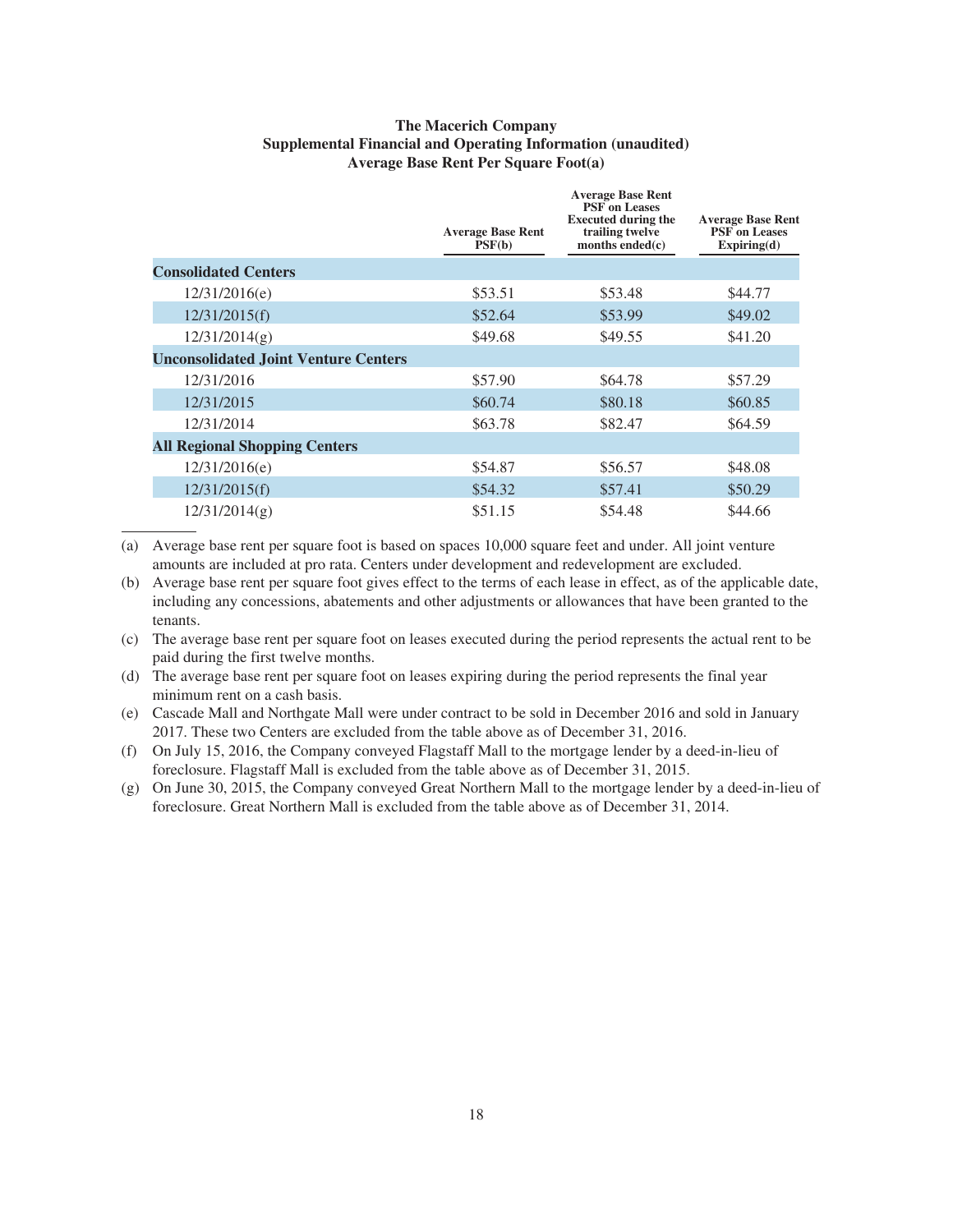### **The Macerich Company Supplemental Financial and Operating Information (unaudited) Cost of Occupancy**

|                             |          | For Years Ended December 31, |          |
|-----------------------------|----------|------------------------------|----------|
|                             | 2016(a)  | 2015(b)                      | 2014(c)  |
| <b>Consolidated Centers</b> |          |                              |          |
| Minimum rents               | $9.4\%$  | $9.0\%$                      | 8.7%     |
| Percentage rents            | $0.4\%$  | $0.4\%$                      | 0.4%     |
| Expense recoveries(d)       | $4.3\%$  | $4.5\%$                      | $4.3\%$  |
| <b>Total</b>                | $14.1\%$ | $13.9\%$                     | $13.4\%$ |

|                                             |          | For Years Ended December 31, |         |
|---------------------------------------------|----------|------------------------------|---------|
|                                             | 2016     | 2015                         | 2014    |
| <b>Unconsolidated Joint Venture Centers</b> |          |                              |         |
| Minimum rents                               | 8.6%     | 8.1%                         | 8.7%    |
| Percentage rents                            | $0.3\%$  | $0.4\%$                      | 0.4%    |
| Expense recoveries $(d)$                    | $3.9\%$  | $4.0\%$                      | $4.5\%$ |
| <b>Total</b>                                | $12.8\%$ | 12.5%                        | 13.6%   |

|                          |          | For Years Ended December 31, |         |
|--------------------------|----------|------------------------------|---------|
|                          | 2016(a)  | 2015(b)                      | 2014(c) |
| <b>All Centers</b>       |          |                              |         |
| Minimum rents            | $9.0\%$  | 8.7%                         | 8.7%    |
| Percentage rents         | $0.3\%$  | $0.4\%$                      | 0.4%    |
| Expense recoveries $(d)$ | $4.1\%$  | $4.3\%$                      | 4.3%    |
| <b>Total</b>             | $13.4\%$ | $13.4\%$                     | 13.4%   |

(a) Cascade Mall and Northgate Mall were under contract to be sold in December 2016 and sold in January 2017. These two Centers are excluded from cost of occupancy as of December 31, 2016.

(b) On July 15, 2016, the Company conveyed Flagstaff Mall to the mortgage lender by a deed-in-lieu of foreclosure. Flagstaff Mall is excluded from cost of occupancy as of December 31, 2015.

(c) On June 30, 2015, the Company conveyed Great Northern Mall to the mortgage lender by a deed-in-lieu of foreclosure. Great Northern Mall is excluded from cost of occupancy for the year ended December 31, 2014.

(d) Represents real estate tax and common area maintenance charges.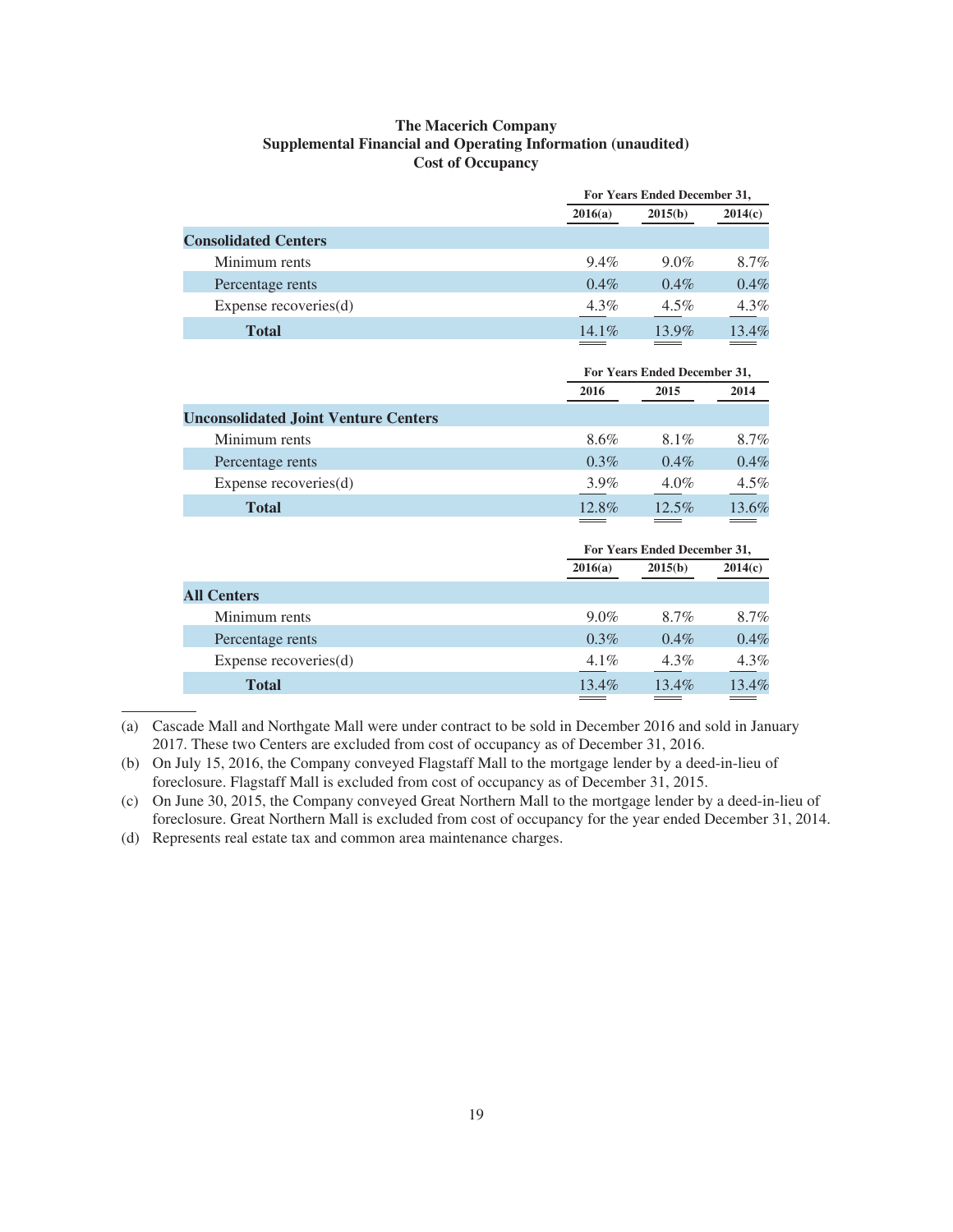### **The Macerich Company Supplemental Financial and Operating Information (unaudited) Percentage of Net Operating Income by State**

Cascade Mall and Northgate Mall were under contract to be sold in December 2016 and sold in January 2017. These two Centers are excluded from the table below.

| <b>State</b>                  | % of Portfolio<br>2017 Forecast<br><b>Real Estate</b><br>Pro Rata NOI(a) |
|-------------------------------|--------------------------------------------------------------------------|
| California                    | 27.2%                                                                    |
| New York                      | 21.2%                                                                    |
| Arizona                       | $16.4\%$                                                                 |
| Colorado, Illinois & Missouri | 9.9%                                                                     |
| Pennsylvania & Virginia       | 8.7%                                                                     |
| New Jersey & Connecticut      | 7.6%                                                                     |
| Oregon                        | $4.3\%$                                                                  |
| Other(b)                      | $4.7\%$                                                                  |
| Total                         | 100.0%                                                                   |

<sup>(</sup>a) The percentage of Portfolio 2017 Forecast Pro Rata Real Estate NOI is based on guidance provided on February 6, 2017, see page 9. Real Estate NOI excludes straight-line and above/below market adjustments to minimum rents. Real Estate NOI also does not reflect REIT expenses and Management Company revenues and expenses. See the Company's forward-looking statements disclosure on pages 1 and 2 for factors that may affect the information provided in this column.

<sup>(</sup>b) "Other" includes Indiana, Iowa, Kentucky, North Dakota and Texas.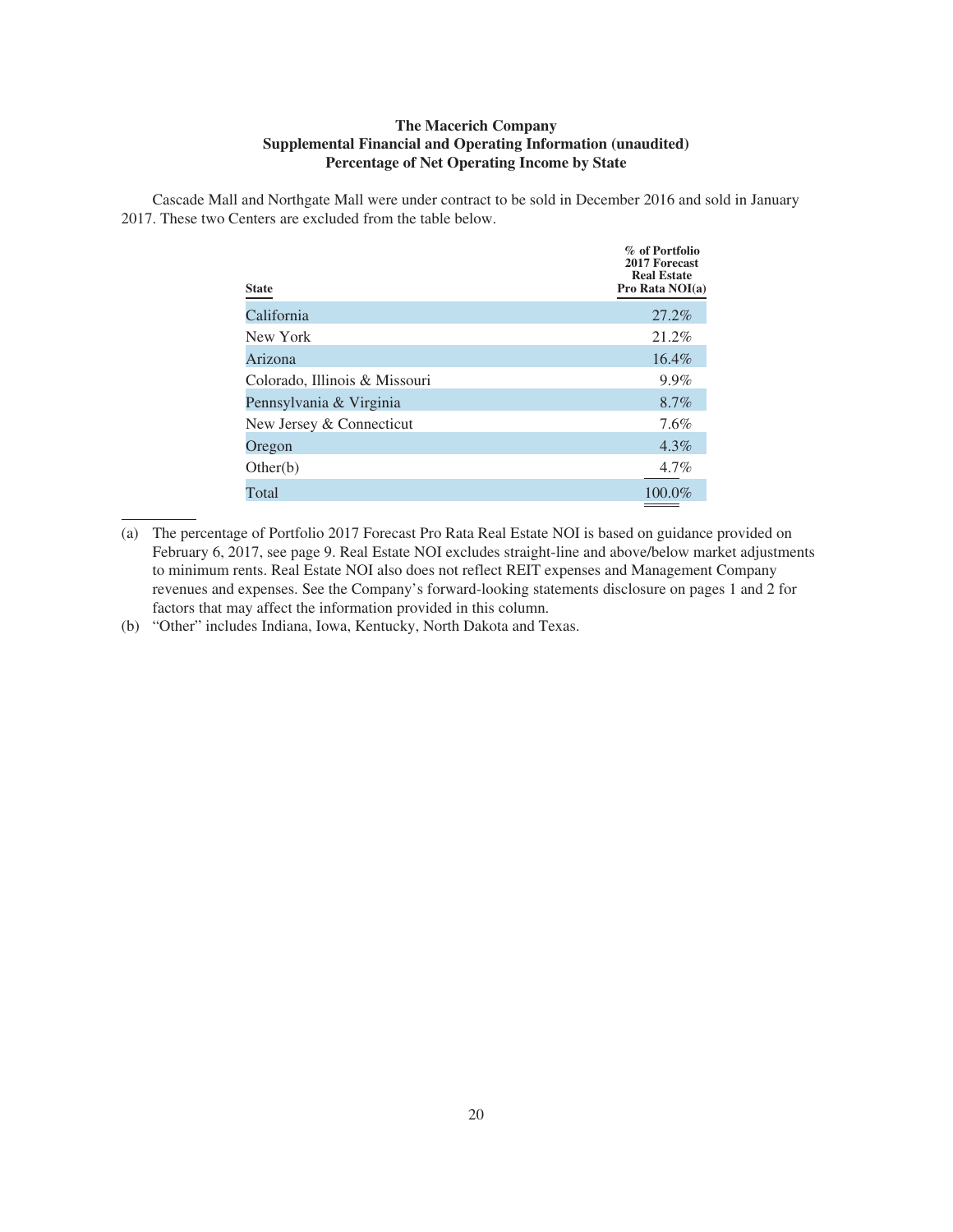The following table sets forth certain information regarding the Centers and other locations that are wholly owned or partly owned by the Company. Cascade Mall and Northgate Mall were under contract to be sold in December 2016 and sold in January 2017. These two Centers are excluded from the table below.

| Count          | Company's<br>Ownership(a) | Name of<br><b>Center/Location</b>                               | Year of<br>Original<br>Construction/<br>Acquisition | <b>Year of Most</b><br>Recent<br>Expansion/<br><b>Renovation</b> | <b>Total</b><br>GLA(b) |
|----------------|---------------------------|-----------------------------------------------------------------|-----------------------------------------------------|------------------------------------------------------------------|------------------------|
|                |                           | <b>CONSOLIDATED CENTERS:</b>                                    |                                                     |                                                                  |                        |
| 1              | 50.1%                     | <b>Chandler Fashion Center</b><br>Chandler, Arizona             | 2001/2002                                           |                                                                  | 1,319,000              |
| $\overline{2}$ | 100%                      | Danbury Fair Mall<br>Danbury, Connecticut                       | 1986/2005                                           | 2010                                                             | 1,269,000              |
| 3              | 100%                      | Desert Sky Mall<br>Phoenix, Arizona                             | 1981/2002                                           | 2007                                                             | 890,000                |
| 4              | 100%                      | Eastland Mall(c)<br>Evansville, Indiana                         | 1978/1998                                           | 1996                                                             | 1,044,000              |
| 5              | 100%                      | Fashion Outlets of Chicago<br>Rosemont, Illinois                | 2013/                                               |                                                                  | 538,000                |
| 6              | 100%                      | Fashion Outlets of Niagara Falls USA<br>Niagara Falls, New York | 1982/2011                                           | 2014                                                             | 686,000                |
| 7              | 50.1%                     | Freehold Raceway Mall<br>Freehold, New Jersey                   | 1990/2005                                           | 2007                                                             | 1,674,000              |
| 8              | 100%                      | Fresno Fashion Fair<br>Fresno, California                       | 1970/1996                                           | 2006                                                             | 963,000                |
| 9              | 100%                      | Green Acres Mall(c)<br>Valley Stream, New York                  | 1956/2013                                           | 2016                                                             | 2,089,000              |
| 10             | 100%                      | Inland Center(c)<br>San Bernardino, California                  | 1966/2004                                           | 2016                                                             | 866,000                |
| 11             | 100%                      | Kings Plaza Shopping Center(c)<br>Brooklyn, New York            | 1971/2012                                           | 2002                                                             | 1,189,000              |
| 12             | 100%                      | La Cumbre Plaza(c)<br>Santa Barbara, California                 | 1967/2004                                           | 1989                                                             | 491,000                |
| 13             | 100%                      | NorthPark Mall<br>Davenport, Iowa                               | 1973/1998                                           | 2001                                                             | 1,035,000              |
| 14             | 100%                      | Oaks, The<br>Thousand Oaks, California                          | 1978/2002                                           | 2009                                                             | 1,191,000              |
| 15             | 100%                      | Pacific View<br>Ventura, California                             | 1965/1996                                           | 2001                                                             | 1,021,000              |
| 16             | 100%                      | Queens Center(c)<br>Queens, New York                            | 1973/1995                                           | 2004                                                             | 963,000                |
| 17             | 100%                      | Santa Monica Place<br>Santa Monica, California                  | 1980/1999                                           | 2015                                                             | 517,000                |
| 18             | 84.9%                     | SanTan Village Regional Center<br>Gilbert, Arizona              | 2007/                                               | 2009                                                             | 1,057,000              |
| 19             | 100%                      | SouthPark Mall<br>Moline, Illinois                              | 1974/1998                                           | 2014                                                             | 862,000                |
| 20             | 100%                      | Stonewood Center(c)<br>Downey, California                       | 1953/1997                                           | 1991                                                             | 932,000                |
| 21             | 100%                      | <b>Superstition Springs Center</b><br>Mesa, Arizona             | 1990/2002                                           | 2002                                                             | 1,040,000              |
| 22             | 100%                      | Towne Mall<br>Elizabethtown, Kentucky                           | 1985/2005                                           | 1989                                                             | 350,000                |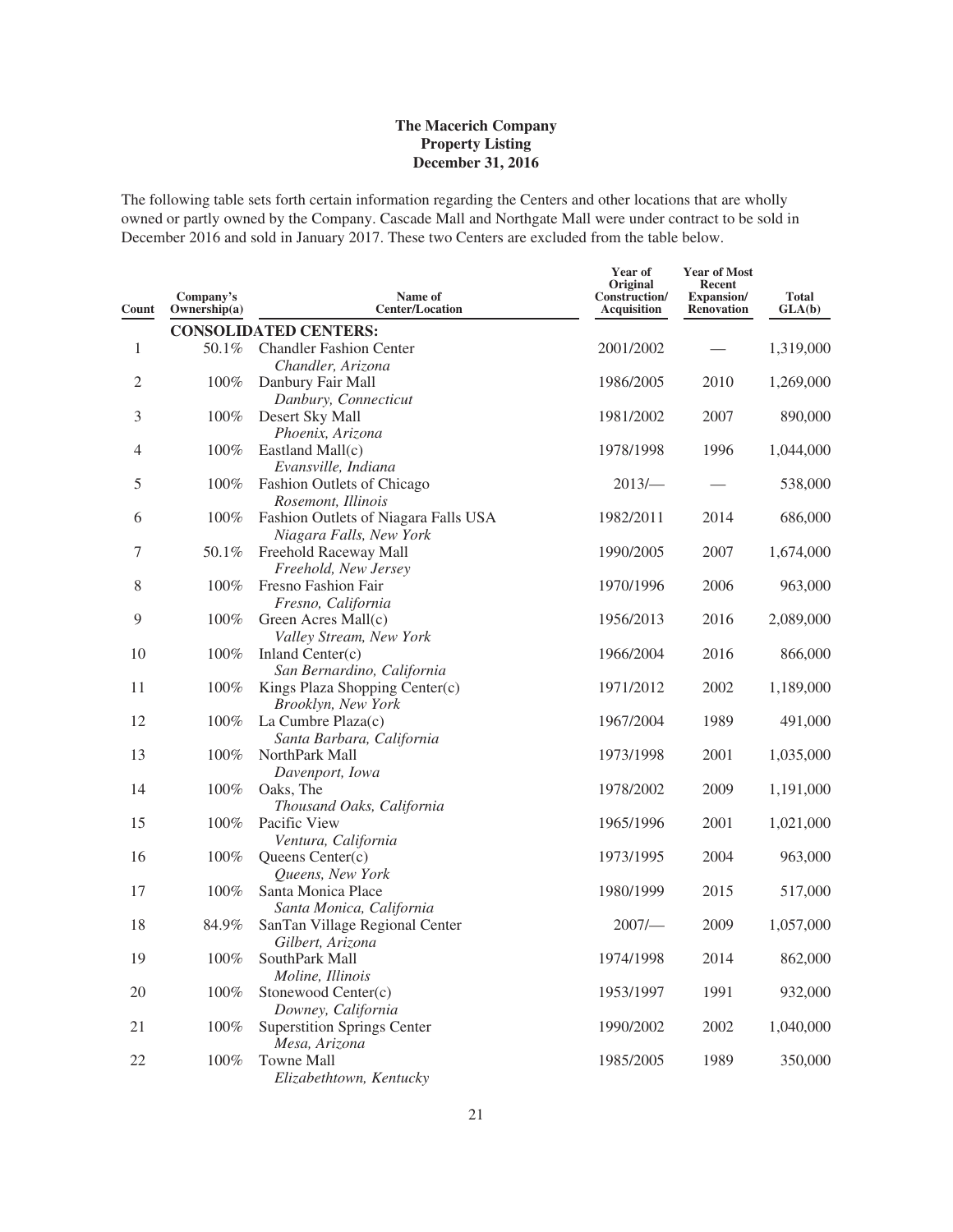| Count | Company's<br>Ownership(a) | Name of<br><b>Center/Location</b>                      | Year of<br>Original<br>Construction/<br>Acquisition | <b>Year of Most</b><br>Recent<br>Expansion/<br><b>Renovation</b> | <b>Total</b><br>GLA(b) |
|-------|---------------------------|--------------------------------------------------------|-----------------------------------------------------|------------------------------------------------------------------|------------------------|
| 23    | 100%                      | Tucson La Encantada<br>Tucson, Arizona                 | 2002/2002                                           | 2005                                                             | 243,000                |
| 24    | 100%                      | Valley Mall<br>Harrisonburg, Virginia                  | 1978/1998                                           | 1992                                                             | 505,000                |
| 25    | 100%                      | Valley River Center<br>Eugene, Oregon                  | 1969/2006                                           | 2007                                                             | 921,000                |
| 26    | 100%                      | Victor Valley, Mall of<br>Victorville, California      | 1986/2004                                           | 2012                                                             | 577,000                |
| 27    | 100%                      | Vintage Faire Mall<br>Modesto, California              | 1977/1996                                           | 2008                                                             | 1,140,000              |
| 28    | 100%                      | Wilton Mall<br>Saratoga Springs, New York              | 1990/2005                                           | 1998                                                             | 737,000                |
|       |                           | <b>Total Consolidated Centers</b>                      |                                                     |                                                                  | 26,109,000             |
|       |                           | UNCONSOLIDATED JOINT VENTURE CENTERS:                  |                                                     |                                                                  |                        |
| 29    | 60%                       | Arrowhead Towne Center<br>Glendale, Arizona            | 1993/2002                                           | 2004                                                             | 1,197,000              |
| 30    | 50%                       | <b>Biltmore Fashion Park</b><br>Phoenix, Arizona       | 1963/2003                                           | 2006                                                             | 517,000                |
| 31    | 50.1%                     | Corte Madera, Village at<br>Corte Madera, California   | 1985/1998                                           | 2005                                                             | 461,000                |
| 32    | 50%                       | Country Club Plaza<br>Kansas City, Missouri            | 1922/2016                                           | 2015                                                             | 1,004,000              |
| 33    | 51%                       | Deptford Mall<br>Deptford, New Jersey                  | 1975/2006                                           | 1990                                                             | 1,039,000              |
| 34    | 51%                       | <b>FlatIron Crossing</b><br>Broomfield, Colorado       | 2000/2002                                           | 2009                                                             | 1,431,000              |
| 35    | 50%                       | <b>Kierland Commons</b><br>Scottsdale, Arizona         | 1999/2005                                           | 2003                                                             | 436,000                |
| 36    | 60%                       | Lakewood Center<br>Lakewood, California                | 1953/1975                                           | 2008                                                             | 2,064,000              |
| 37    | $60\%$                    | Los Cerritos Center(c)<br>Cerritos, California         | 1971/1999                                           | 2016                                                             | 1,298,000              |
| 38    | 50%                       | North Bridge, The Shops at(c)<br>Chicago, Illinois     | 1998/2008                                           |                                                                  | 671,000                |
| 39    | 50%                       | Scottsdale Fashion Square<br>Scottsdale, Arizona       | 1961/2002                                           | 2015                                                             | 1,812,000              |
| 40    | 60%                       | South Plains Mall<br>Lubbock, Texas                    | 1972/1998                                           | 2016                                                             | 1,127,000              |
| 41    | 51%                       | Twenty Ninth Street(c)<br>Boulder, Colorado            | 1963/1979                                           | 2007                                                             | 847,000                |
| 42    | 50%                       | <b>Tysons Corner Center</b><br>Tysons Corner, Virginia | 1968/2005                                           | 2005                                                             | 1,974,000              |
| 43    | $60\%$                    | <b>Washington Square</b><br>Portland, Oregon           | 1974/1999                                           | 2005                                                             | 1,440,000              |
| 44    | 19%                       | West Acres<br>Fargo, North Dakota                      | 1972/1986                                           | 2001                                                             | 971,000                |
|       |                           | <b>Total Unconsolidated Joint Venture Centers</b>      |                                                     |                                                                  | 18,289,000             |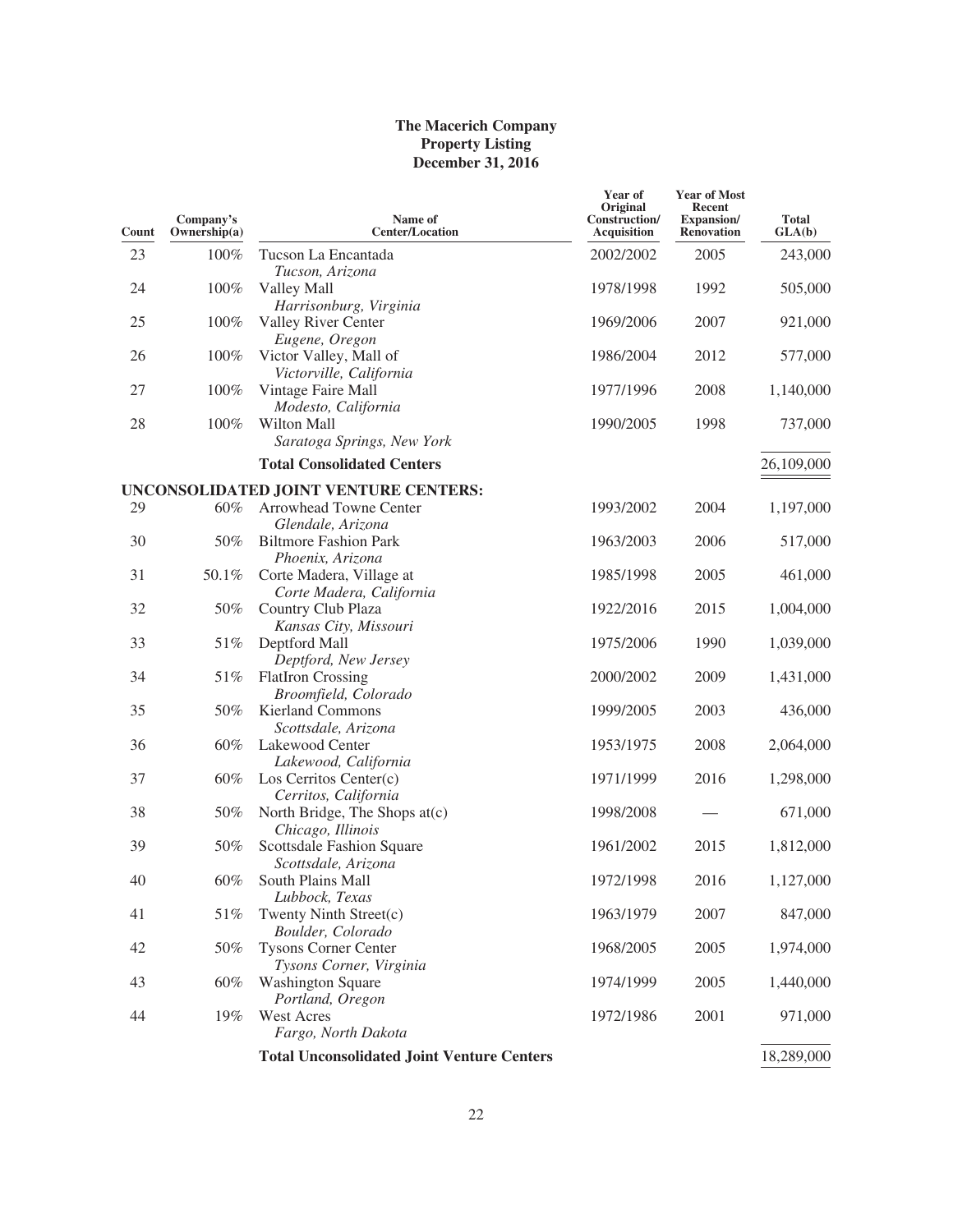| Count          | Company's<br>Ownership $(a)$ | Name of<br><b>Center/Location</b>                                           | Year of<br>Original<br>Construction/<br><b>Acquisition</b> | <b>Year of Most</b><br>Recent<br>Expansion/<br><b>Renovation</b> | <b>Total</b><br>GLA(b) |
|----------------|------------------------------|-----------------------------------------------------------------------------|------------------------------------------------------------|------------------------------------------------------------------|------------------------|
|                |                              | REGIONAL SHOPPING CENTERS UNDER REDEVELOPMENT:                              |                                                            |                                                                  |                        |
| 45             | 50%                          | Broadway Plaza(c)(d)<br>Walnut Creek, California                            | 1951/1985                                                  | 2016                                                             | 923,000                |
| 46             | 50%                          | Fashion Outlets of Philadelphia $(c)(d)$<br>Philadelphia, Pennsylvania      | 1977/2014                                                  | ongoing                                                          | 850,000                |
| 47             | $100\%$                      | Paradise Valley Mall(e)<br>Phoenix, Arizona                                 | 1979/2002                                                  | 2009                                                             | 1,203,000              |
| 48             | 100%                         | Westside Pavilion(e)<br>Los Angeles, California                             | 1985/1998                                                  | 2007                                                             | 755,000                |
|                |                              | <b>Total Regional Shopping Centers</b>                                      |                                                            |                                                                  | 48,129,000             |
|                |                              | <b>COMMUNITY / POWER CENTERS:</b>                                           |                                                            |                                                                  |                        |
| 1              | 50%                          | Atlas Park, The Shops at(d)<br>Queens, New York                             | 2006/2011                                                  | 2013                                                             | 371,000                |
| $\overline{2}$ | 50%                          | Boulevard Shops(d)<br>Chandler, Arizona                                     | 2001/2002                                                  | 2004                                                             | 185,000                |
| 3              | various                      | Estrella Falls, The Market at(d)<br>Goodyear, Arizona                       | 2009/                                                      | 2009                                                             | 355,000                |
| 4              | 89.4%                        | Promenade at Casa Grande(e)<br>Casa Grande, Arizona                         | 2007/                                                      | 2009                                                             | 761,000                |
| 5              | 100%                         | Southridge Center(e)<br>Des Moines, Iowa                                    | 1975/1998                                                  | 2013                                                             | 823,000                |
| 6              | 100%                         | Superstition Springs Power Center(e)<br>Mesa, Arizona                       | 1990/2002                                                  |                                                                  | 206,000                |
| 7              | 100%                         | The Marketplace at Flagstaff Mall(c)(e)<br>Flagstaff, Arizona               | $2007/-$                                                   |                                                                  | 268,000                |
|                |                              | <b>Total Community / Power Centers</b>                                      |                                                            |                                                                  | 2,969,000              |
|                | <b>OTHER ASSETS:</b>         |                                                                             |                                                            |                                                                  |                        |
|                | 100%                         | Various $(e)(f)$                                                            |                                                            |                                                                  | 447,000                |
|                | 100%                         | 500 North Michigan Avenue(e)<br>Chicago, Illinois                           |                                                            |                                                                  | 326,000                |
|                | 50%                          | Valencia Place at Country Club Plaza(d)<br>Kansas City, Missouri            |                                                            |                                                                  | 242,000                |
|                | 50%                          | Fashion Outlets of Philadelphia-Offices(c)(d)<br>Philadelphia, Pennsylvania |                                                            |                                                                  | 526,000                |
|                | 50%                          | Scottsdale Fashion Square-Office(d)<br>Scottsdale, Arizona                  |                                                            |                                                                  | 123,000                |
|                | 50%                          | Tysons Corner Center-Office(d)<br>Tysons Corner, Virginia                   |                                                            |                                                                  | 174,000                |
|                | 50%                          | Hyatt Regency Tysons Corner Center(d)<br>Tysons Corner, Virginia            |                                                            |                                                                  | 290,000                |
|                | 50%                          | VITA Tysons Corner Center(d)<br>Tysons Corner, Virginia                     |                                                            |                                                                  | 510,000                |
|                | 50%                          | Tysons Tower(d)<br>Tysons Corner, Virginia                                  |                                                            |                                                                  | 528,000                |
|                |                              | <b>Total Other Assets</b>                                                   |                                                            |                                                                  | 3,166,000              |
|                |                              | <b>Grand Total at December 31, 2016</b>                                     |                                                            |                                                                  | 54,264,000             |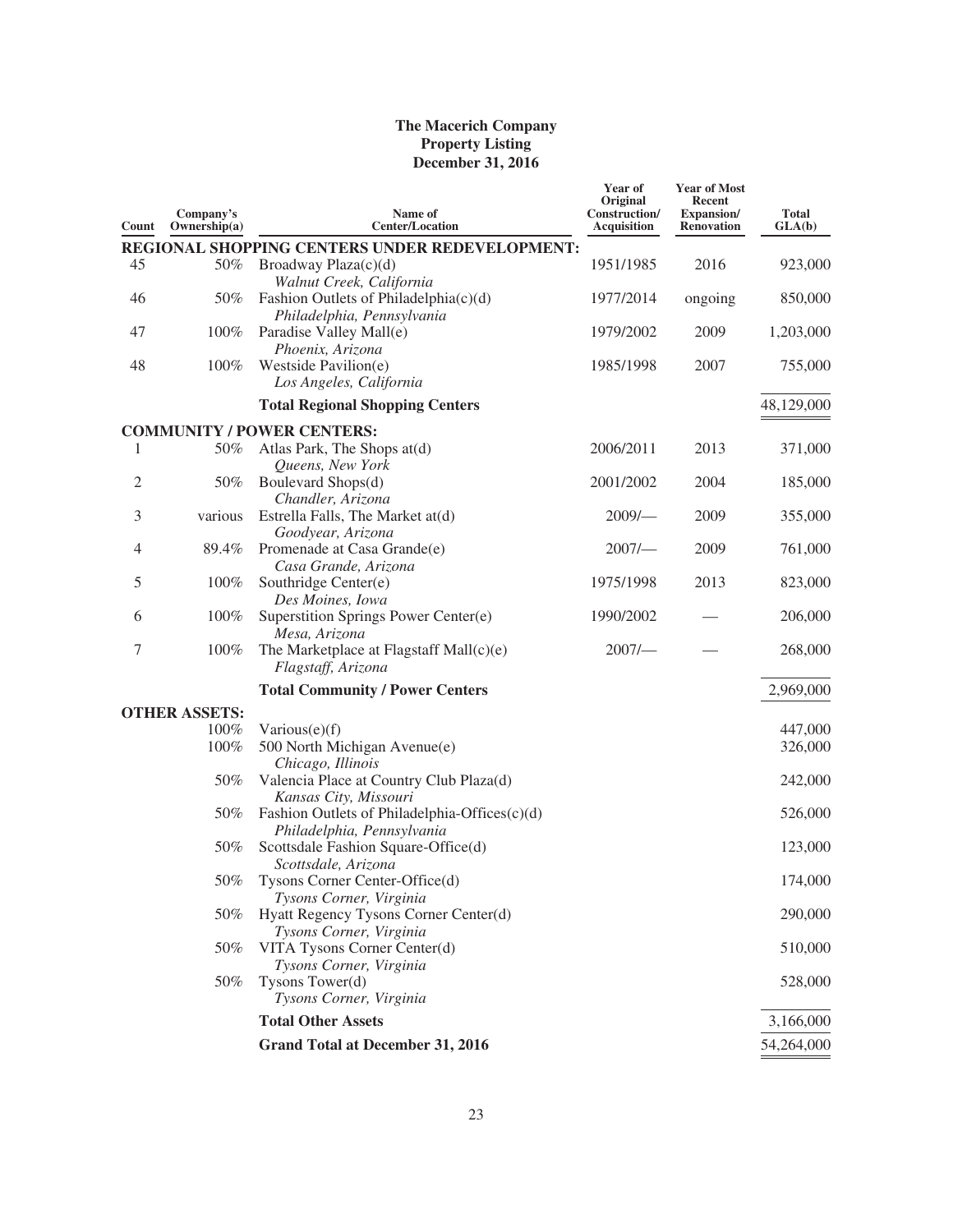- (a) The Company's ownership interest in this table reflects its legal ownership interest. See footnotes (a) and (b) on pages 25 and 26 regarding the legal versus economic ownership of joint venture entities.
- (b) Includes GLA attributable to anchors (whether owned or non-owned) and mall and freestanding stores as of December 31, 2016.
- (c) Portions of the land on which the Center is situated are subject to one or more long-term ground leases. With respect to 42 Centers, the underlying land controlled by the Company is owned in fee entirely by the Company, or, in the case of jointly-owned Centers, by the joint venture property partnership or limited liability company.
- (d) Included in Unconsolidated Joint Venture Centers.
- (e) Included in Consolidated Centers.
- (f) The Company owns an office building and seven stores located at shopping centers not owned by the Company. Of the seven stores, two are leased to Forever 21, one is leased to Kohl's, one is vacant, and three have been leased for non-Anchor uses. With respect to the office building and four of the seven stores, the underlying land is owned in fee entirely by the Company. With respect to the remaining three stores, the underlying land is owned by third parties and leased to the Company pursuant to long-term building or ground leases.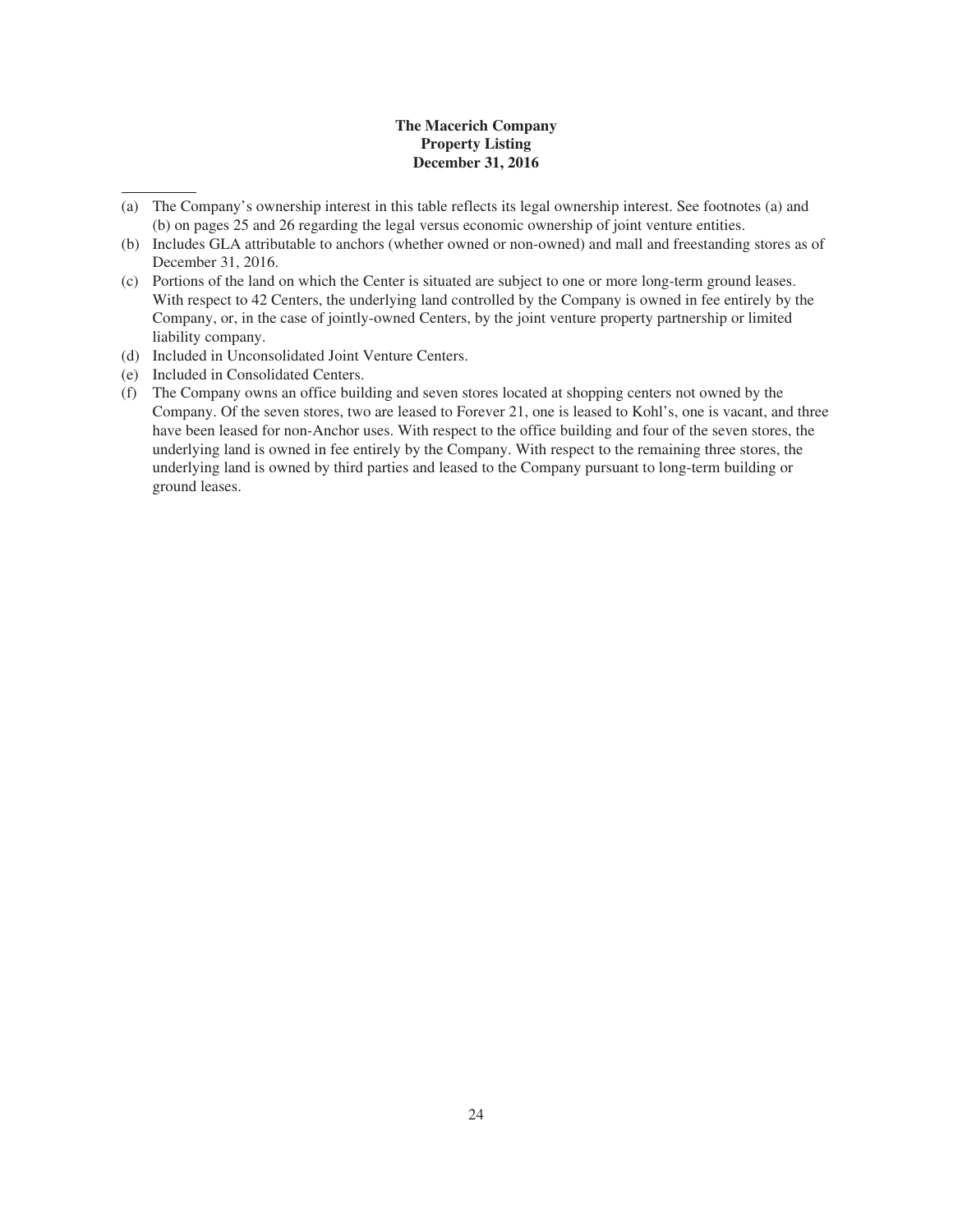### **The Macerich Company Joint Venture List**

The following table sets forth certain information regarding the Centers and other operating properties that are not wholly-owned by the Company. This list of properties includes unconsolidated joint ventures, consolidated joint ventures, and co-venture arrangements. The percentages shown are the effective legal ownership and economic ownership interests of the Company as of December 31, 2016.

| <b>Properties</b>                                  | 12/31/2016<br>Legal<br>Ownership(a) | 12/31/2016<br><b>Economic</b><br>Ownership(b) | <b>Joint Venture</b>                            | 12/31/2016<br>Total GLA(c) |
|----------------------------------------------------|-------------------------------------|-----------------------------------------------|-------------------------------------------------|----------------------------|
| <b>Arrowhead Towne Center</b>                      | 60%                                 | 60%                                           | New River Associates LLC                        | 1,197,000                  |
| Atlas Park, The Shops at                           | 50%                                 | 50%                                           | WMAP, L.L.C.                                    | 371,000                    |
| <b>Biltmore Fashion Park</b>                       | 50%                                 | 50%                                           | <b>Biltmore Shopping Center</b><br>Partners LLC | 517,000                    |
| <b>Boulevard Shops</b>                             | 50%                                 | 50%                                           | Propcor II Associates, LLC                      | 185,000                    |
| <b>Broadway Plaza</b>                              | 50%                                 | 50%                                           | Macerich Northwestern Associates                | 923,000                    |
| Chandler Fashion Center(d)                         | 50.1%                               | 50.1%                                         | Freehold Chandler Holdings LP                   | 1,319,000                  |
| Corte Madera, Village at                           | 50.1%                               | 50.1%                                         | Corte Madera Village, LLC                       | 461,000                    |
| Country Club Plaza                                 | 50%                                 | 50%                                           | Country Club Plaza KC Partners<br>LLC           | 1,004,000                  |
| Deptford Mall                                      | 51%                                 | 51%                                           | Macerich HHF Centers LLC                        | 1,039,000                  |
| <b>Estrella Falls</b>                              | 86.6%                               | 86.6%                                         | Westcor Goodyear RSC LLC                        | 79,000                     |
| Estrella Falls, The Market at(e)                   | 40.1%                               | 40.1%                                         | The Market at Estrella Falls LLC                | 276,000                    |
| Fashion Outlets of Philadelphia                    | 50%                                 | 50%                                           | <b>Various Entities</b>                         | 850,000                    |
| Fashion Outlets of Philadelphia-<br><b>Offices</b> | 50%                                 | 50%                                           | <b>Various Entities</b>                         | 526,000                    |
| <b>FlatIron Crossing</b>                           | 51%                                 | 51%                                           | Macerich HHF Centers LLC                        | 1,431,000                  |
| Freehold Raceway Mall(d)                           | 50.1%                               | 50.1%                                         | Freehold Chandler Holdings LP                   | 1,674,000                  |
| Hyatt Regency Tysons Corner Center                 | 50%                                 | 50%                                           | Tysons Corner Hotel I LLC                       | 290,000                    |
| Kierland Commons                                   | 50%                                 | 50%                                           | Kierland Commons Investment LLC                 | 436,000                    |
| Lakewood Center                                    | 60%                                 | 60%                                           | Pacific Premier Retail LLC                      | 2,064,000                  |
| <b>Los Cerritos Center</b>                         | 60%                                 | 60%                                           | Pacific Premier Retail LLC                      | 1,298,000                  |
| North Bridge, The Shops at                         | 50%                                 | 50%                                           | North Bridge Chicago LLC                        | 671,000                    |
| Promenade at Casa Grande(f)                        | 89.4%                               | 89.4%                                         | WP Casa Grande Retail LLC                       | 761,000                    |
| SanTan Village Regional Center                     | 84.9%                               | 84.9%                                         | Westcor SanTan Village LLC                      | 1,057,000                  |
| <b>Scottsdale Fashion Square</b>                   | 50%                                 | 50%                                           | <b>Scottsdale Fashion Square</b><br>Partnership | 1,812,000                  |
| Scottsdale Fashion Square-Office                   | 50%                                 | 50%                                           | Scottsdale Fashion Square<br>Partnership        | 123,000                    |
| Macerich Seritage Portfolio(g)                     | 50%                                 | 50%                                           | <b>MS</b> Portfolio LLC                         | 1,550,000                  |
| South Plains Mall                                  | 60%                                 | 60%                                           | Pacific Premier Retail LLC                      | 1,127,000                  |
| <b>Twenty Ninth Street</b>                         | 51%                                 | 51%                                           | Macerich HHF Centers LLC                        | 847,000                    |
| <b>Tysons Corner Center</b>                        | 50%                                 | 50%                                           | <b>Tysons Corner LLC</b>                        | 1,974,000                  |
| <b>Tysons Corner Center-Office</b>                 | 50%                                 | 50%                                           | <b>Tysons Corner Property LLC</b>               | 174,000                    |
| <b>Tysons Tower</b>                                | 50%                                 | 50%                                           | <b>Tysons Corner Property LLC</b>               | 528,000                    |
| Valencia Place at Country Club Plaza               | 50%                                 | 50%                                           | TM TRS Holding Company LLC                      | 242,000                    |
| VITA Tysons Corner Center                          | 50%                                 | 50%                                           | <b>Tysons Corner Property LLC</b>               | 510,000                    |
| <b>Washington Square</b>                           | 60%                                 | 60%                                           | Pacific Premier Retail LLC                      | 1,440,000                  |
| <b>West Acres</b>                                  | 19%                                 | 19%                                           | West Acres Development, LLP                     | 971,000                    |

(a) This column reflects the Company's legal ownership in the listed properties as of December 31, 2016. Legal ownership may, at times, not equal the Company's economic interest in the listed properties because of various provisions in certain joint venture agreements regarding distributions of cash flow based on capital account balances, allocations of profits and losses and payments of preferred returns. As a result, the Company's actual economic interest (as distinct from its legal ownership interest) in certain of the properties could fluctuate from time to time and may not wholly align with its legal ownership interests. Substantially all of the Company's joint venture agreements contain rights of first refusal, buy-sell provisions, exit rights, default dilution remedies and/or other break up provisions or remedies which are customary in real estate joint venture agreements and which may, positively or negatively, affect the ultimate realization of cash flow and/or capital or liquidation proceeds.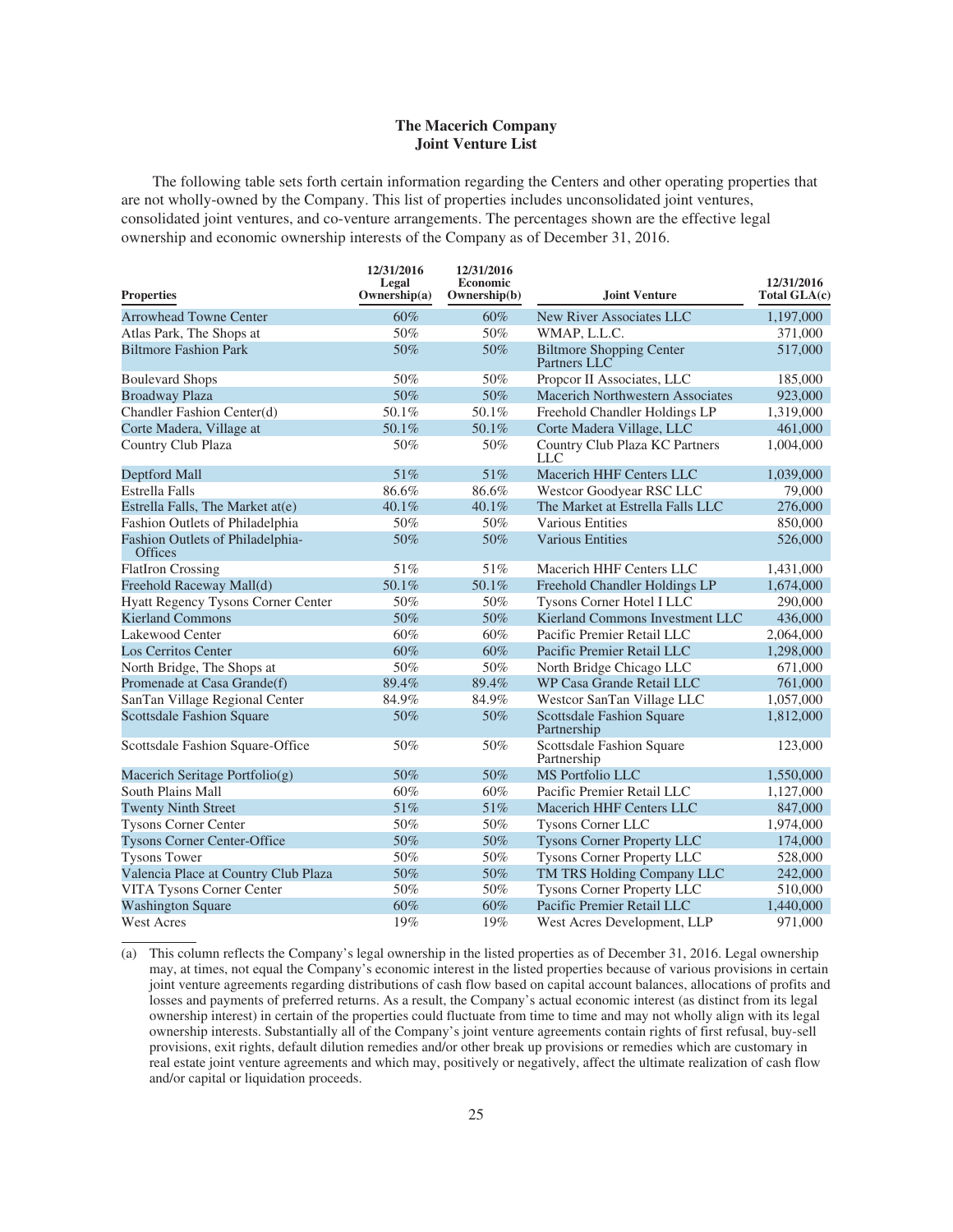### **The Macerich Company Joint Venture List**

- (b) Economic ownership represents the allocation of cash flow to the Company as of December 31, 2016, except as noted below. In cases where the Company receives a current cash distribution greater than its legal ownership percentage due to a capital account greater than its legal ownership percentage, only the legal ownership percentage is shown in this column. The Company's economic ownership of these properties may fluctuate based on a number of factors, including mortgage refinancings, partnership capital contributions and distributions, and proceeds and gains or losses from asset sales, and the matters set forth in the preceding paragraph.
- (c) Includes GLA attributable to anchors (whether owned or non-owned) and mall and freestanding stores as of December 31, 2016.
- (d) The joint venture entity was formed in September 2009. Upon liquidation of the partnership, distributions are made in the following order: to the third-party partner until it receives a 13% internal rate of return on and of its aggregate unreturned capital contributions; to the Company until it receives a 13% internal rate of return on and of its aggregate unreturned capital contributions; and, thereafter, pro rata 35% to the thirdparty partner and 65% to the Company.
- (e) Columns 1 and 2 reflect the Company's indirect ownership interest in the property owner. The Company and a third-party partner are each members of a joint venture (the "MW Joint Venture") which, in turn, is a member in the joint venture that owns the property. Cash flow distributions for the MW Joint Venture are made in accordance with the members' relative capital accounts until the members have received distributions equal to their capital accounts, and thereafter in accordance with the members' relative legal ownership percentages.
- (f) Columns 1 and 2 reflect the Company's total direct and indirect ownership interest in the property owner. The Company and a third-party partner are each members of a joint venture (the "MW Joint Venture") which, in turn, is a member in the joint venture with the Company that owns the property. Cash flow distributions for the MW Joint Venture are made in accordance with the members' relative capital accounts until the members have received distributions equal to their capital accounts, and thereafter in accordance with the members' relative legal ownership percentages.
- (g) On April 30, 2015 Sears Holdings Corporation ("Sears") and the Company announced that they had formed a joint venture, MS Portfolio LLC. Sears contributed nine stores (located at Arrowhead Towne Center, Chandler Fashion Center, Danbury Fair Mall, Deptford Mall, Freehold Raceway Mall, Los Cerritos Center, South Plains Mall, Vintage Faire Mall and Washington Square) to the joint venture and the Company contributed \$150 million in cash to the joint venture. The lease arrangements between Sears and the joint venture provide the ability to create additional value through recapturing certain space leased to Sears in these properties and re-leasing that space to third-party tenants. For example, Primark has leased space in portions of the Sears stores at Danbury Fair Mall and Freehold Raceway Mall. On July 7, 2015, Sears assigned its ownership interest in MS Portfolio LLC to Seritage MS Holdings LLC.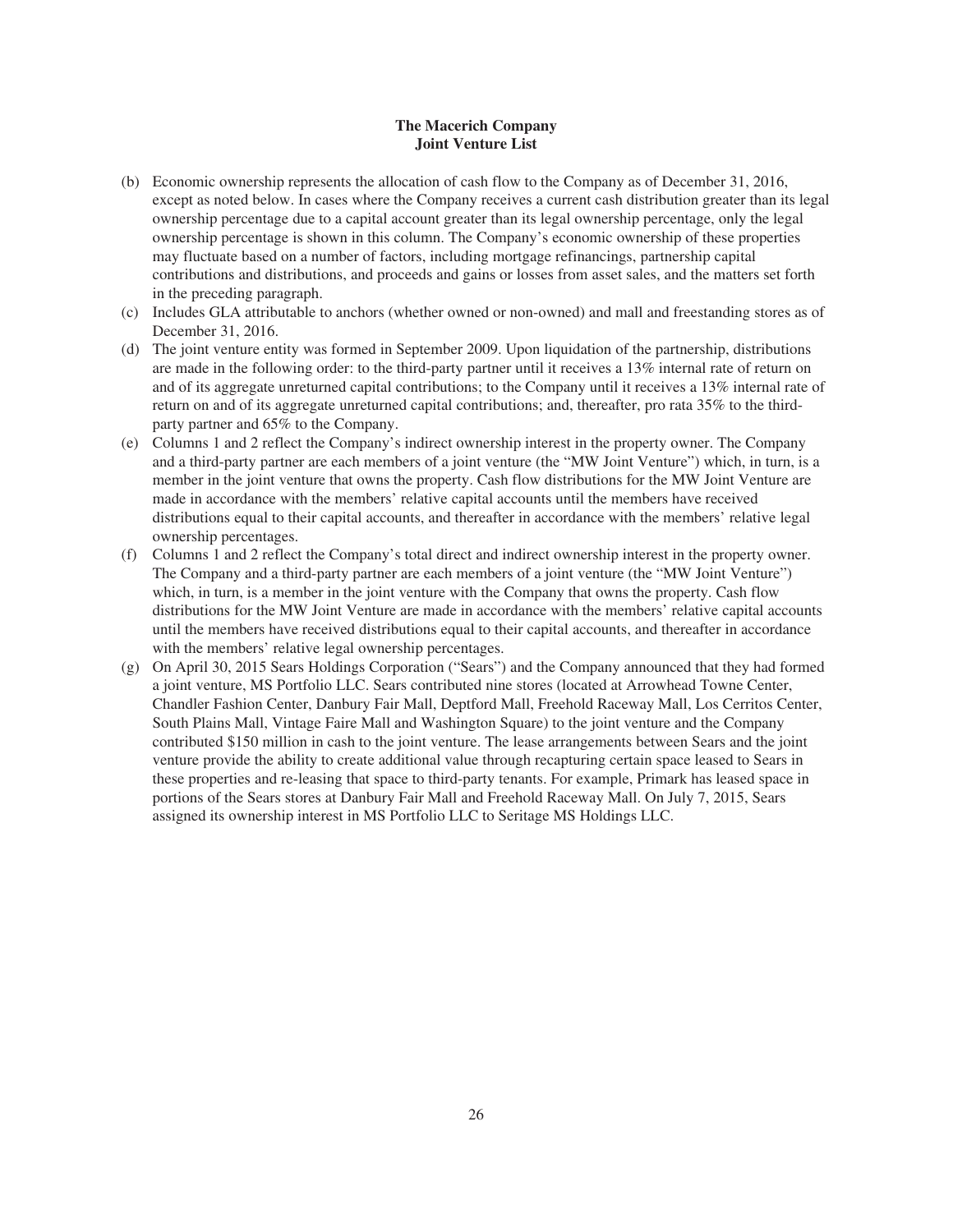### **The Macerich Company Supplemental Financial and Operating Information (unaudited) Debt Summary (at Company's pro rata share)(1)**

|                                                                      |                   | As of December 31, 2016 |              |
|----------------------------------------------------------------------|-------------------|-------------------------|--------------|
|                                                                      | <b>Fixed Rate</b> | <b>Floating Rate</b>    | <b>Total</b> |
|                                                                      |                   | (Dollars in thousands)  |              |
| Mortgage notes payable                                               | \$3,823,018       | 262,400<br>S            | \$4,085,418  |
| Bank and other notes payable                                         | 5,521             | 874,961                 | 880,482      |
| Total debt per Consolidated Balance Sheet                            | 3,828,539         | 1,137,361               | 4,965,900    |
| Adjustments:                                                         |                   |                         |              |
| Less: Noncontrolling interests share of debt from consolidated joint |                   |                         |              |
| ventures                                                             | (231,876)         |                         | (231, 876)   |
| Adjusted Consolidated Debt                                           | 3,596,663         | 1,137,361               | 4,734,024    |
| Add: Company's share of debt from unconsolidated joint ventures      | 2,645,637         | 168,820                 | 2,814,457    |
| Total Company's Pro Rata Share of Debt                               | \$6,242,300       | \$1,306,181             | \$7,548,481  |
| Weighted average interest rate                                       | $3.79\%$          | 2.46%                   | 3.56%        |
| Weighted average maturity (years)                                    |                   |                         | 6.3          |

(1) The Company's pro rata share of debt represents (i) consolidated debt, minus the Company's partners' share of the amount from consolidated joint ventures (calculated based upon the partners' percentage ownership interest); plus (ii) the Company's share of debt from unconsolidated joint ventures (calculated based upon the Company's percentage ownership interest). Management believes that this measure provides useful information to investors regarding the Company's financial condition because it includes the Company's share of debt from unconsolidated joint ventures and, for consolidated debt, excludes the Company's partners' share from consolidated joint ventures, in each case presented on the same basis. The Company has several significant joint ventures and presenting its pro rata share of debt in this manner can help investors better understand the Company's financial condition after taking into account the Company's economic interest in these joint ventures. The Company's pro rata share of debt should not be considered as a substitute to the Company's total debt determined in accordance with GAAP or any other GAAP financial measures and should only be considered together with and as a supplement to the Company's financial information prepared in accordance with GAAP.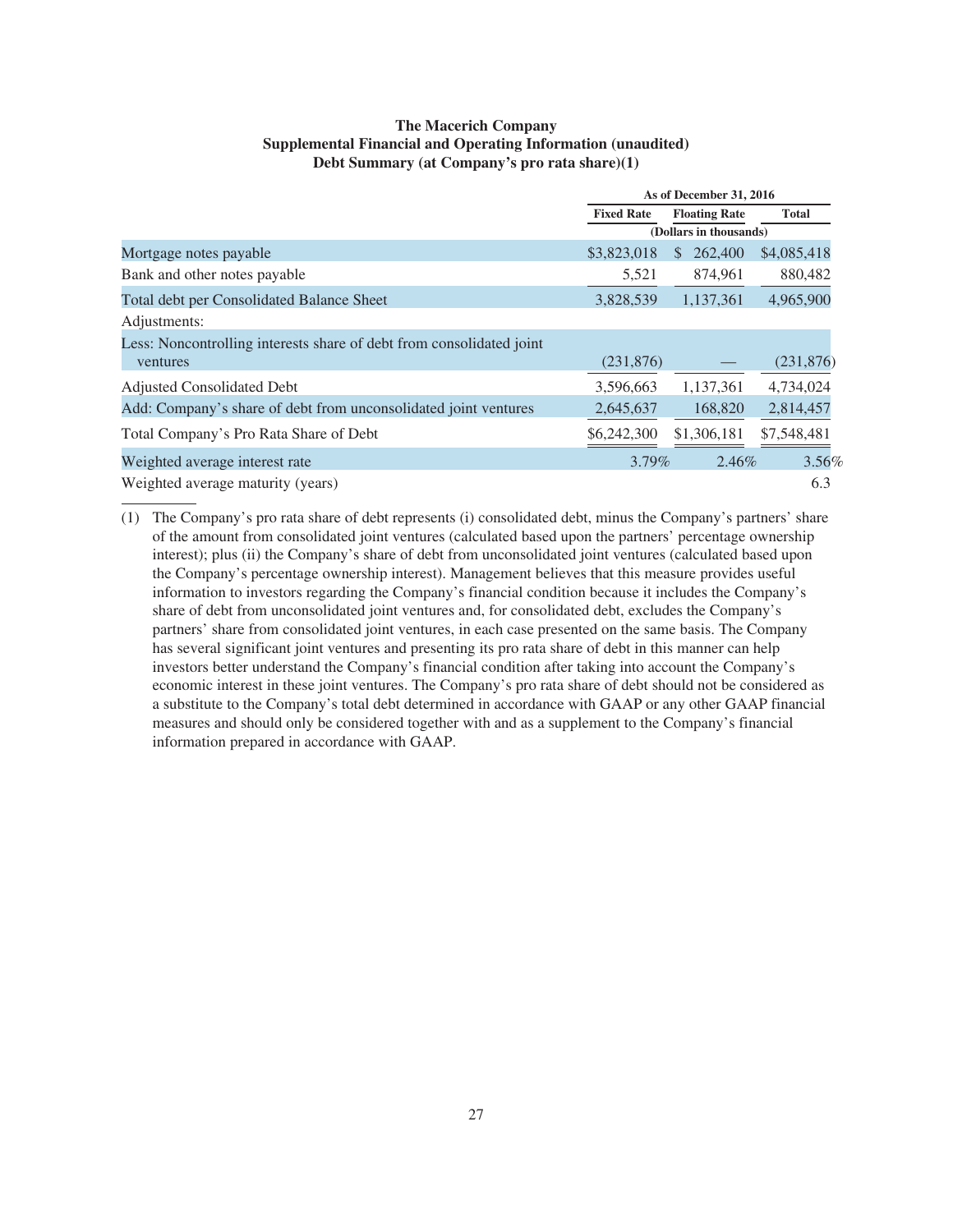### **The Macerich Company Supplemental Financial and Operating Information (Unaudited) Outstanding Debt by Maturity Date**

|                                                                   |                      |                                                   |               | As of December 31, 2016 |               |                                 |               |                                  |
|-------------------------------------------------------------------|----------------------|---------------------------------------------------|---------------|-------------------------|---------------|---------------------------------|---------------|----------------------------------|
| Center/Entity (dollars in thousands)                              | <b>Maturity Date</b> | <b>Effective</b><br><b>Interest</b><br>Rate $(a)$ |               | <b>Fixed</b>            |               | <b>Floating</b>                 |               | <b>Total Debt</b><br>Balance (a) |
| <b>I. Consolidated Assets:</b>                                    |                      |                                                   |               |                         |               |                                 |               |                                  |
| Stonewood Center                                                  | 11/01/17             | 1.80%                                             | <sup>\$</sup> | 99,520                  | $\mathcal{S}$ | $\overline{\phantom{0}}$        | \$            | 99,520                           |
| Freehold Raceway Mall(b)                                          | 01/01/18             | 4.20%                                             |               | 110,542                 |               |                                 |               | 110,542                          |
| Santa Monica Place                                                | 01/03/18             | 2.99%                                             |               | 219,564                 |               |                                 |               | 219,564                          |
| SanTan Village Regional Center(c)                                 | 06/01/19             | 3.14%                                             |               | 108,425                 |               |                                 |               | 108,425                          |
| Chandler Fashion Center(b)                                        | 07/01/19             | 3.77%                                             |               | 100,117                 |               | $\overbrace{\qquad \qquad }^{}$ |               | 100,117                          |
| Kings Plaza Shopping Center                                       | 12/03/19             | 3.67%                                             |               | 456,958                 |               |                                 |               | 456,958                          |
| Danbury Fair Mall                                                 | 10/01/20             | 5.53%                                             |               | 215,857                 |               |                                 |               | 215,857                          |
| Fashion Outlets of Niagara Falls USA                              | 10/06/20             | 4.89%                                             |               | 115,762                 |               |                                 |               | 115,762                          |
| Green Acres Mall                                                  | 02/03/21             | 3.61%                                             |               | 297,798                 |               |                                 |               | 297,798                          |
| Prasada(d)                                                        | 05/30/21             | 5.25%                                             |               | 2,761                   |               |                                 |               | 2,761                            |
| Tucson La Encantada                                               | 03/01/22             | 4.23%                                             |               | 68,513                  |               |                                 |               | 68,513                           |
| Pacific View                                                      | 04/01/22             | 4.08%                                             |               | 127,311                 |               | $\overline{\phantom{0}}$        |               | 127,311                          |
| Oaks, The                                                         | 06/05/22             | 4.14%                                             |               | 201,235                 |               |                                 |               | 201,235                          |
| <b>Westside Pavilion</b>                                          | 10/01/22             | 4.49%                                             |               | 143,881                 |               |                                 |               | 143,881                          |
| <b>Towne Mall</b>                                                 | 11/01/22             | 4.48%                                             |               | 21,570                  |               |                                 |               | 21,570                           |
| Victor Valley, Mall of                                            | 09/01/24             | 4.00%                                             |               | 114,559                 |               |                                 |               | 114,559                          |
| Queens Center                                                     | 01/01/25             | 3.49%                                             |               | 600,000                 |               |                                 |               | 600,000                          |
| <b>Vintage Faire</b>                                              | 03/06/26             | 3.55%                                             |               | 269,228                 |               |                                 |               | 269,228                          |
| Fresno Fashion Fair                                               | 11/01/26             | 3.67%                                             |               | 323,062                 |               | $\overline{\phantom{0}}$        |               | 1323,062                         |
| <b>Total Fixed Rate Debt for Consolidated</b><br><b>Assets</b>    |                      | $3.79\%$                                          |               | \$3,596,663             | \$            |                                 |               | \$3,596,663                      |
| Northgate Mall(e)                                                 | 03/01/17             | 3.50%                                             | $\mathcal{S}$ |                         | $\mathcal{S}$ | 63,434                          | $\mathcal{S}$ | 63,434                           |
| <b>Fashion Outlets of Chicago</b>                                 | 03/31/20             | 2.43%                                             |               |                         |               | 198,966                         |               | 198,966                          |
| The Macerich Partnership, L.P. - Line of<br>Credit(f)             | 07/06/21             | 2.40%                                             |               |                         |               | 874,961                         |               | 874,961                          |
| <b>Total Floating Rate Debt for Consolidated</b><br><b>Assets</b> |                      | $2.47\%$                                          | $\mathbf{\$}$ |                         |               | \$1,137,361                     |               | \$1,137,361                      |
| <b>Total Debt for Consolidated Assets</b>                         |                      | $3.47\%$                                          |               | \$3,596,663             |               | \$1,137,361                     |               | \$4,734,024                      |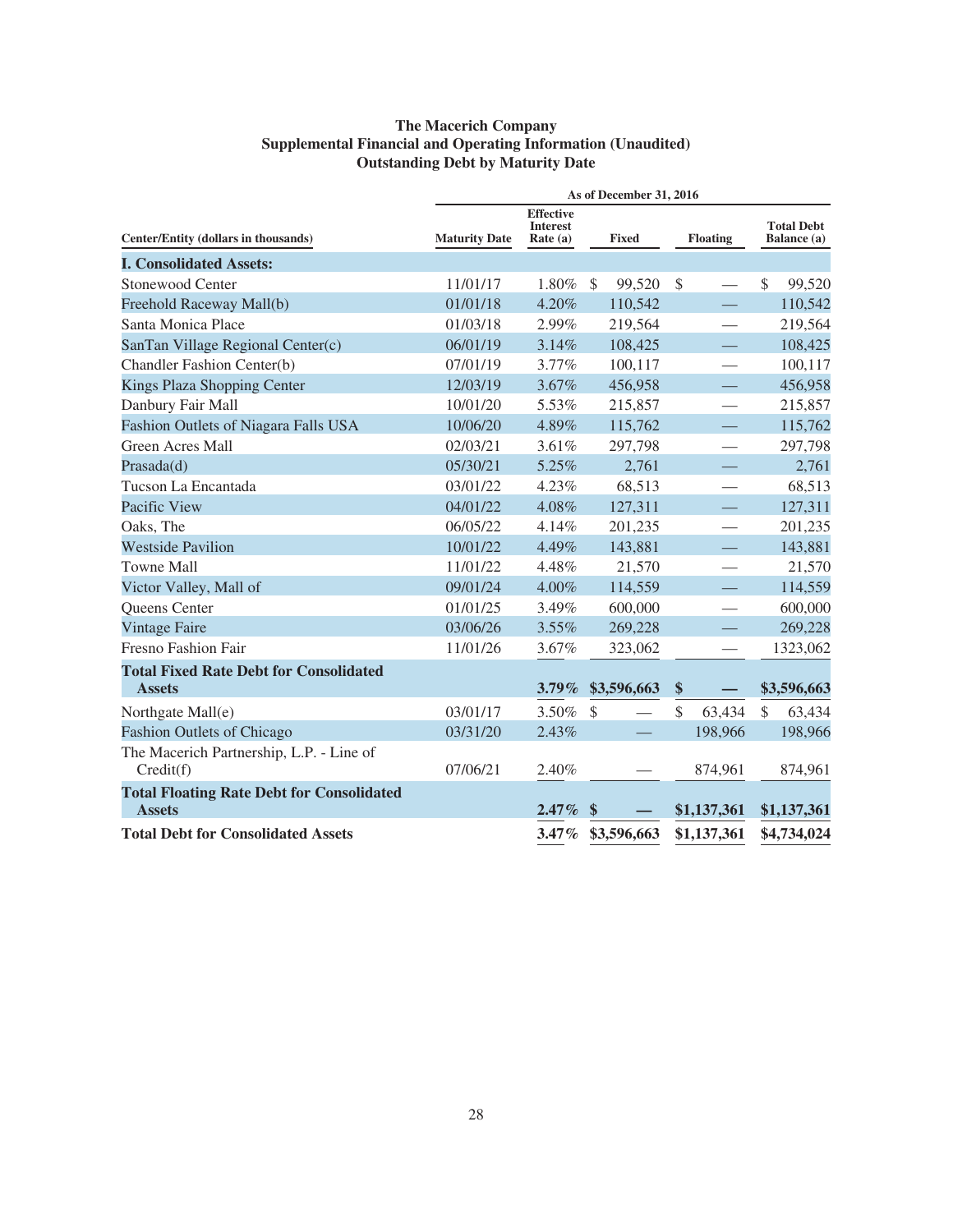### **The Macerich Company Supplemental Financial and Operating Information (Unaudited) Outstanding Debt by Maturity Date**

|                                                                     |                      |                                                   | As of December 31, 2016 |                    |                 |               |                                  |
|---------------------------------------------------------------------|----------------------|---------------------------------------------------|-------------------------|--------------------|-----------------|---------------|----------------------------------|
| Center/Entity (dollars in thousands)                                | <b>Maturity Date</b> | <b>Effective</b><br><b>Interest</b><br>Rate $(a)$ | <b>Fixed</b>            |                    | <b>Floating</b> |               | <b>Total Debt</b><br>Balance (a) |
| <b>II. Unconsolidated Assets (At Company's</b><br>pro rata share):  |                      |                                                   |                         |                    |                 |               |                                  |
| West Acres $(19\%)(g)$                                              | 02/01/17             | $6.41\%$                                          | - \$<br>10,213          | $\mathbb{S}$       |                 | \$            | 10,213                           |
| FlatIron Crossing $(51\%)$                                          | 01/05/21             | 2.81%                                             | 131.361                 |                    |                 |               | 131,361                          |
| Washington Square Mall (60%)                                        | 11/01/22             | 3.65%                                             | 330,000                 |                    |                 |               | 330,000                          |
| Deptford Mall (51%)                                                 | 04/03/23             | 3.55%                                             | 97,762                  |                    |                 |               | 97,762                           |
| Scottsdale Fashion Square (50%)                                     | 04/03/23             | $3.02\%$                                          | 241,581                 |                    |                 |               | 241,581                          |
| Tysons Corner Center (50%)                                          | 01/01/24             | 4.13%                                             | 398,795                 |                    |                 |               | 398,795                          |
| South Plains Mall (60%)                                             | 11/06/25             | 4.22%                                             | 120,000                 |                    |                 |               | 120,000                          |
| Twenty Ninth Street (51%)                                           | 02/06/26             | 4.10%                                             | 76,500                  |                    |                 |               | 76,500                           |
| Country Club Plaza (50%)                                            | 04/01/26             | 3.88%                                             | 159,561                 |                    |                 |               | 159,561                          |
| Lakewood Center (60%)                                               | 06/01/26             | 4.15%                                             | 225,655                 |                    |                 |               | 225,655                          |
| Los Cerritos Center (60%)                                           | 11/01/27             | 4.00%                                             | 315,000                 |                    |                 |               | 315,000                          |
| Arrowhead Towne Center (60%)                                        | 02/01/28             | 4.05%                                             | 240,000                 |                    |                 |               | 240,000                          |
| North Bridge, The Shops at (50%)                                    | 06/01/28             | 3.71%                                             | 186,882                 |                    |                 |               | 186,882                          |
| Corte Madera, The Village at (50.1%)                                | 09/01/28             | $3.53\%$                                          | 112,327                 |                    |                 |               | 112,327                          |
| <b>Total Fixed Rate Debt for Unconsolidated</b><br><b>Assets</b>    |                      | $3.80\%$                                          | \$2,645,637             | \$                 |                 |               | \$2,645,637                      |
| Kierland Commons (50%)(h)                                           | 01/02/18             | 2.78%                                             | $\mathcal{S}$           | $\mathcal{S}$      | 65,273          | $\mathcal{S}$ | 65,273                           |
| Boulevard Shops (50%)(f)                                            | 12/16/18             | 2.50%                                             |                         |                    | 9.557           |               | 9,557                            |
| Estrella Falls, The Market at (40.1%)(f)                            | 02/05/20             | 2.60%                                             |                         |                    | 10,325          |               | 10,325                           |
| Atlas Park $(50\%)$ (f)                                             | 10/28/20             | 2.98%                                             |                         |                    | 23,665          |               | 23,665                           |
| Pacific Premier Retail LLC (60%)                                    | 10/31/22             | 1.82%                                             |                         |                    | 60,000          |               | 60,000                           |
| <b>Total Floating Rate Debt for Unconsolidated</b><br><b>Assets</b> |                      | 2.44%                                             | \$                      | S                  | 168,820         | \$            | 168,820                          |
| <b>Total Debt for Unconsolidated Assets</b>                         |                      | $3.72\%$                                          | \$2,645,637             | $\hat{\mathbf{s}}$ | 168,820         |               | \$2,814,457                      |
| <b>Total Debt</b>                                                   |                      | $3.56\%$                                          | \$6,242,300             |                    | \$1,306,181     |               | \$7,548,481                      |
| <b>Percentage to Total</b>                                          |                      |                                                   | 82.70%                  |                    | 17.30%          |               | $100.00\%$                       |

*(a) The debt balances include the unamortized debt premiums/discounts and loan finance costs. Debt premiums/discounts represent the excess of the fair value of debt over the principal value of debt assumed in various acquisitions. Debt premiums/discounts and loan finance costs are amortized into interest expense over the remaining term of the related debt in a manner that approximates the effective interest method. The annual interest rate in the table represents the effective interest rate, including the debt premiums/discounts and loan finance costs.*

- *(b) This property is owned by a consolidated joint venture. The above debt balance represents the Company's pro rata share of 50.1%.*
- *(c) This property is owned by a consolidated joint venture. The above debt balance represents the Company's pro rata share of 84.9%.*
- *(d) This property is owned by a consolidated joint venture. The above debt balance represents the Company's pro rata share of 50.0%.*
- *(e) On January 18, 2017, the loan was paid off in connection with the sale of the property.*
- *(f) The maturity date assumes that all available extension options are fully exercised and that the Company and/or its affiliates do not opt to refinance the debt prior to these dates.*
- *(g) On February 1, 2017, the Company's joint venture closed on a \$80 million refinance loan bearing a fixed interest rate of 4.61% and maturing on February 1, 2032.*
- *(h) The Company's joint venture entered into a loan commitment for a \$225 million refinance loan bearing a fixed interest rate of 3.95% for ten years. This transaction is expected to close within the first quarter of 2017.*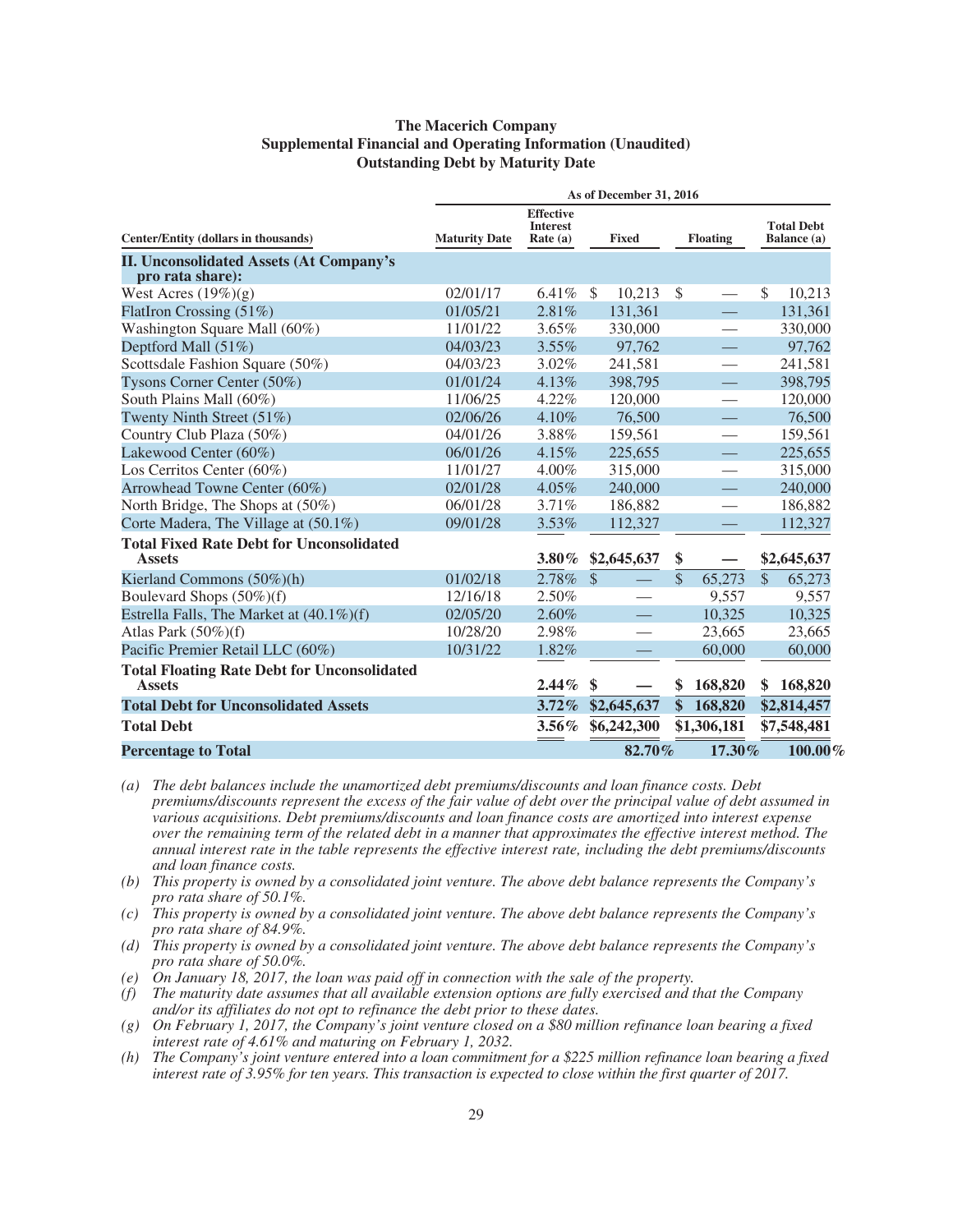### Supplemental Financial and Operating Information (Unaudited) **Supplemental Financial and Operating Information (Unaudited)** Development Pipeline Forecast **Development Pipeline Forecast** The Macerich Company as of December 31, 2016 **The Macerich Company as of December 31, 2016** (Dollars in millions) **(Dollars in millions)**

## In-Process Developments and Redevelopments: **In-Process Developments and Redevelopments:**

|                                                    |                                                                                  |                  |      |                         | Pro Rata                                                                                                                                                      |      |           |
|----------------------------------------------------|----------------------------------------------------------------------------------|------------------|------|-------------------------|---------------------------------------------------------------------------------------------------------------------------------------------------------------|------|-----------|
| Property                                           | Project Type                                                                     |                  |      |                         | [otal Cost(a)(b) Ownership Total Cost(a)(b) Capitalized Costs(b) Expected Stabilized<br>at 100% $\frac{\%}{\%}$ Pro Rata 1231/2016 Delivery(a) Yield(a)(b)(c) |      |           |
| ashion Outlets of Philadelphia<br>Philadelphia, PA | of The Gallery in downtown<br>Redevelopment<br><sup>2</sup> hiladelphia          | $$305 - $365(d)$ |      | $50\%$ \$153 - \$183(d) | \$47                                                                                                                                                          | 2018 | $3\%$ (d) |
| Kings Plaza Shopping Center<br>Brooklyn, NY        | elopment of existing Sears store,<br>250,000 sf redevelop<br>unchored by Primark | $$95 - $100$     | 100% | $$95 - $100$            | $\frac{10}{2}$                                                                                                                                                | 2018 | $4\%$ (e) |
| <b>Cotal In-Process</b>                            |                                                                                  | \$400-\$465      |      | $$248 - $283$           |                                                                                                                                                               |      |           |

# Shadow Pipeline of Developments and Redevelopments(f): **Shadow Pipeline of Developments and Redevelopments(f):**

| Property                                             | Project Type                                                           | Fotal Cost(a)(b) Ownership<br>at $100\%$ |          | Total Cost(a)(b)<br>Pro Rata  | Pro Rata<br>Capitalized Costs(b)<br>$\frac{12/31/2016}{12/31/2016}$ b. | Expected<br>Delivery(a) | Stabilized<br><u>Yield(a)(b)(c)</u> |
|------------------------------------------------------|------------------------------------------------------------------------|------------------------------------------|----------|-------------------------------|------------------------------------------------------------------------|-------------------------|-------------------------------------|
|                                                      |                                                                        |                                          |          |                               |                                                                        |                         |                                     |
| ashion Outlets of San Francisco<br>San Francisco, CA | A 500,000 sf outlet center on the<br>historic site of Candlestick Park | \$350                                    | $50.1\%$ | \$175                         |                                                                        | 2018 - 2019             | $7\%$ - 9%                          |
| Paradise Valley Mall<br>Phoenix, AZ                  | Redevelopment (size TBD)<br>including a theater                        | TBD                                      | 100%     | TBD                           |                                                                        | TBD                     | ГBD                                 |
| Los Angeles, CA<br>Westside Pavilion                 | Redevelopment of an existing<br>Center<br>755,000 sf                   |                                          | 00%      |                               |                                                                        | TBD                     | TBD                                 |
| <b>Total Shadow Pipeline</b>                         |                                                                        | $\frac{\text{TBD}}{\text{s}}$            |          | $\frac{\text{TBD}}{\text{S}}$ | $\mid$                                                                 |                         |                                     |
|                                                      |                                                                        |                                          |          |                               |                                                                        |                         |                                     |

(a) Much of this information is estimated and may change from time to time. See the Company's forward-looking disclosure on pages 1 and 2 for factors that may affect the (a) Much of this information is estimated and may change from time to time. See the Company's forward-looking disclosure on pages 1 and 2 for factors that may affect the information provided in this table. *information provided in this table.*

This excludes GAAP allocations of non cash and indirect costs. *(b) This excludes GAAP allocations of non cash and indirect costs.*

Stabilized Yield is calculated based on stabilized income after development divided by project direct costs excluding GAAP allocations of non cash and indirect costs.<br>This reflects incremental project costs and income subs (c) Stabilized Yield is calculated based on stabilized income after development divided by project direct costs excluding GAAP allocations of non cash and indirect costs.  $\widehat{e} \, \widehat{c} \, \widehat{e}$ 

(d) This reflects incremental project costs and income subsequent to the Company's \$106.8 million investment in July 2014. Total Costs are net of \$25 million of approved public financing grants that will be a reduction of costs. *financing grants that will be a reduction of costs.*

The Sears lease has been terminated. The 4% yield represents an incremental return over Sears former amual rent. The yield would increase to 8% without including any e) The Sears lease has been terminated. The 4% yield represents an incremental return over Sears former annual rent. The yield would increase to 8% without including any *offsetting rent impact from Sears.*  $\left( e\right)$ 

offsetting rent impact from Sears.<br>This section includes potential developments or redevelopments that the Company is considering. The scope of these projects may change. Average returns are expected to be 7%<br>This section (f) This section includes potential developments or redevelopments that the Company is considering. The scope of these projects may change. Average returns are expected to be 7% to 9%. There is no certainty that the Company will develop or redevelop any or all of these potential projects. to 9%. There is no certainty that the Company will develop or redevelop any or all of these potential projects.  $\odot$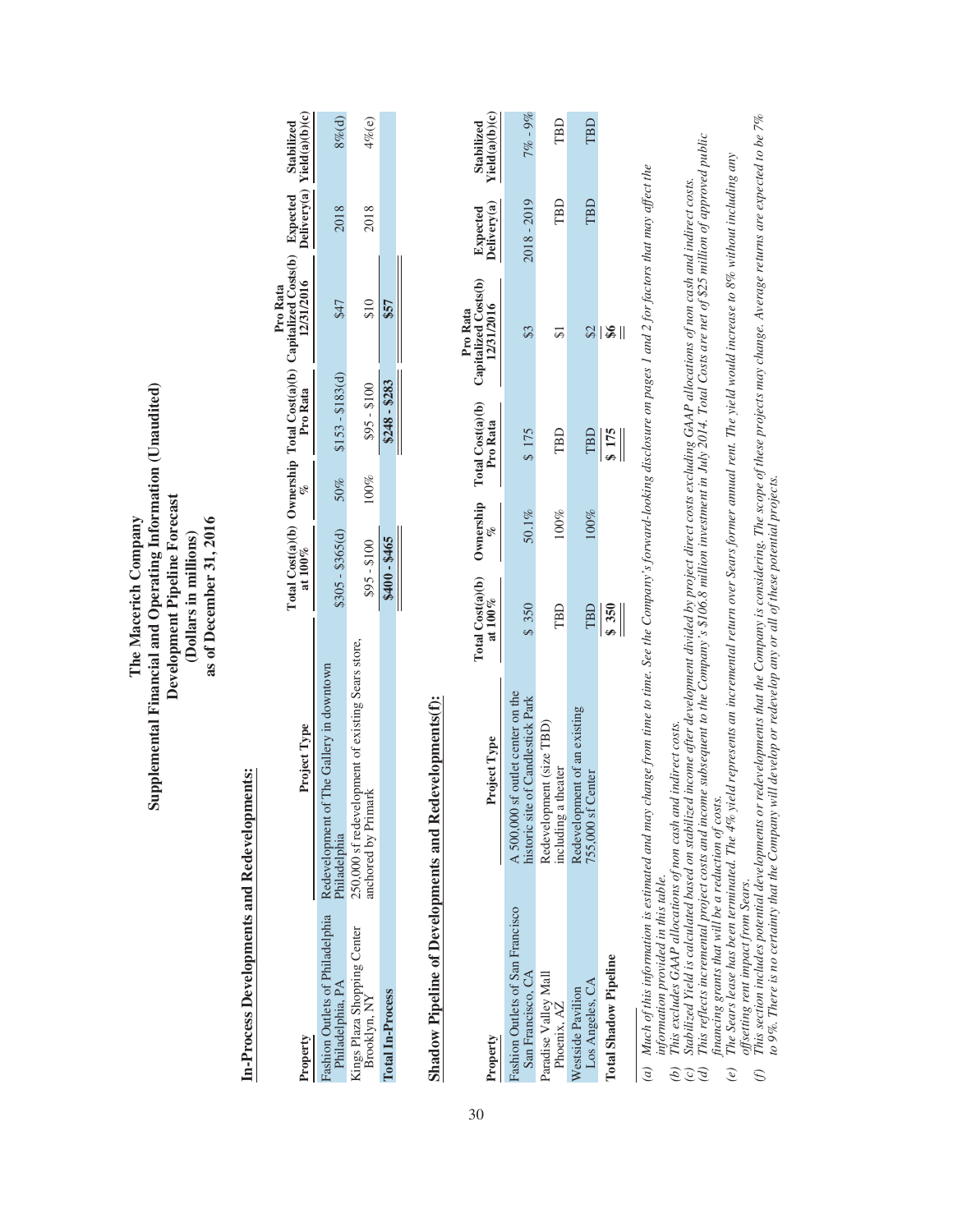### **The Macerich Company Supplemental Financial and Operating Information (unaudited) Top Ten Tenants**

The following retailers (including their subsidiaries) represent the 10 largest rent payers in the Centers based upon total rents in place as of December 31, 2016. Cascade Mall and Northgate Mall were under contract to be sold in December 2016 and sold in January 2017. These two Centers are excluded from the table below.

| <b>Tenant</b>                     | <b>Primary DBAs</b>                                                                                                                | Number of<br><b>Locations</b><br>in the<br><b>Portfolio</b> | % of Total<br><b>Rents</b> |
|-----------------------------------|------------------------------------------------------------------------------------------------------------------------------------|-------------------------------------------------------------|----------------------------|
| L Brands, Inc.                    | Victoria's Secret, Bath and Body Works, PINK                                                                                       | 94                                                          | $2.7\%$                    |
| Forever 21, Inc.                  | Forever 21, XXI Forever, Love21                                                                                                    | 34                                                          | 2.5%                       |
| Foot Locker, Inc.                 | Champs Sports, Foot Locker, Kids Foot Locker, Lady Foot<br>Locker, Foot Action, House of Hoops SIX:02 and others                   | 93                                                          | $1.9\%$                    |
| Gap, Inc., The                    | Athleta, Banana Republic, Gap, Gap Kids, Old Navy and<br>others                                                                    | 57                                                          | 1.9%                       |
| Signet Jewelers                   | Gordon's Jewelers, Jared Jewelry, Kay Jewelers, Piercing<br>Pagoda, Rogers Jewelers, Shaw's Jewelers, Weisfield<br>Jewelers, Zales | 102                                                         | $1.6\%$                    |
| Dick's Sporting Goods, Inc.       | Dick's Sporting Goods, Chelsea Collective                                                                                          | 15                                                          | 1.5%                       |
| H & M Hennes & Mauritz AB         | $H \& M$                                                                                                                           | 24                                                          | $1.5\%$                    |
| Golden Gate Capital               | Payless ShoeSource, Eddie Bauer, California Pizza Kitchen,<br>PacSun                                                               | 78                                                          | $1.2\%$                    |
| American Eagle Outfitters, Inc.   | American Eagle Outfitters, aerie                                                                                                   | 36                                                          | $1.1\%$                    |
| <b>Sears Holdings Corporation</b> | <b>Sears</b>                                                                                                                       | 22                                                          | $1.0\%$                    |